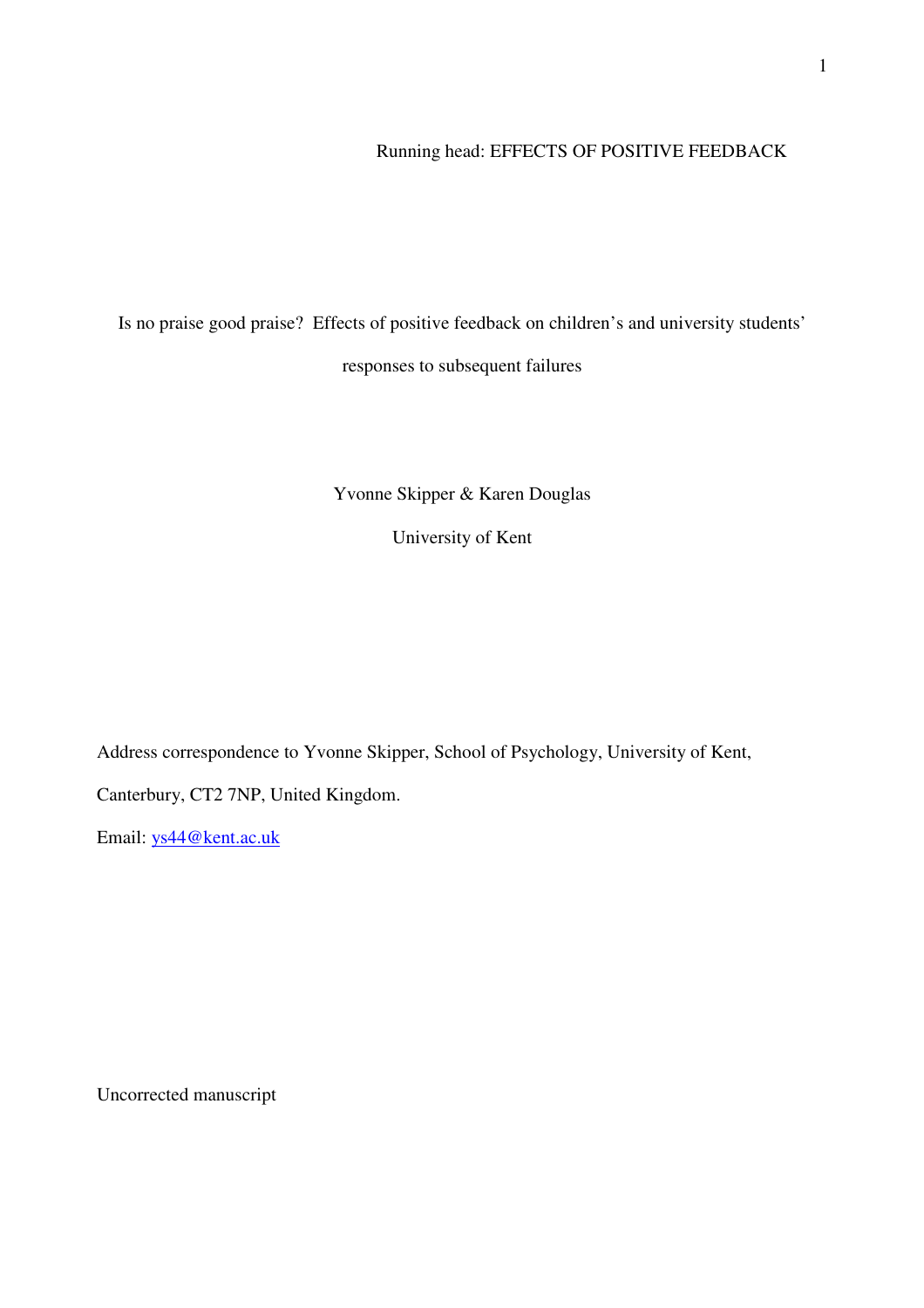#### Abstract

## *Background:*

According to Dweck and colleagues (e.g., Kamins & Dweck, 1999; Mueller & Dweck, 1986), praise can be delivered using person ("you are clever") or process terms ("you worked hard"). Research suggests that giving people process praise after success can help them deal better with subsequent failures because it attributes outcomes to effort rather than fixed ability. However, research has thus far inadequately addressed how these types of praise compare to receiving no evaluative feedback.

### *Aim:*

The aim of the present research was to examine the effects of person and process praise compared to a control group where only objective outcome feedback was given.

# *Samples:*

In Study 1, 145 British school children aged 9-11 years took part. In Study 2, participants were 114 British university students.

# *Method:*

In both studies, participants read three scenarios and were asked to imagine themselves as the main character. In each scenario, they succeeded in an educational task and received either person, process or no praise. Participants then read two scenarios where they failed at a task. Following each scenario participants evaluated their performance, affect and persistence. *Results:* 

After one failure, participants who received person praise reacted most negatively on all dependent measures. However, those in the process condition did not differ significantly from those in the control group.

# *Conclusions:*

These findings suggest that process feedback may not be inherently positive; instead person feedback seems particularly detrimental.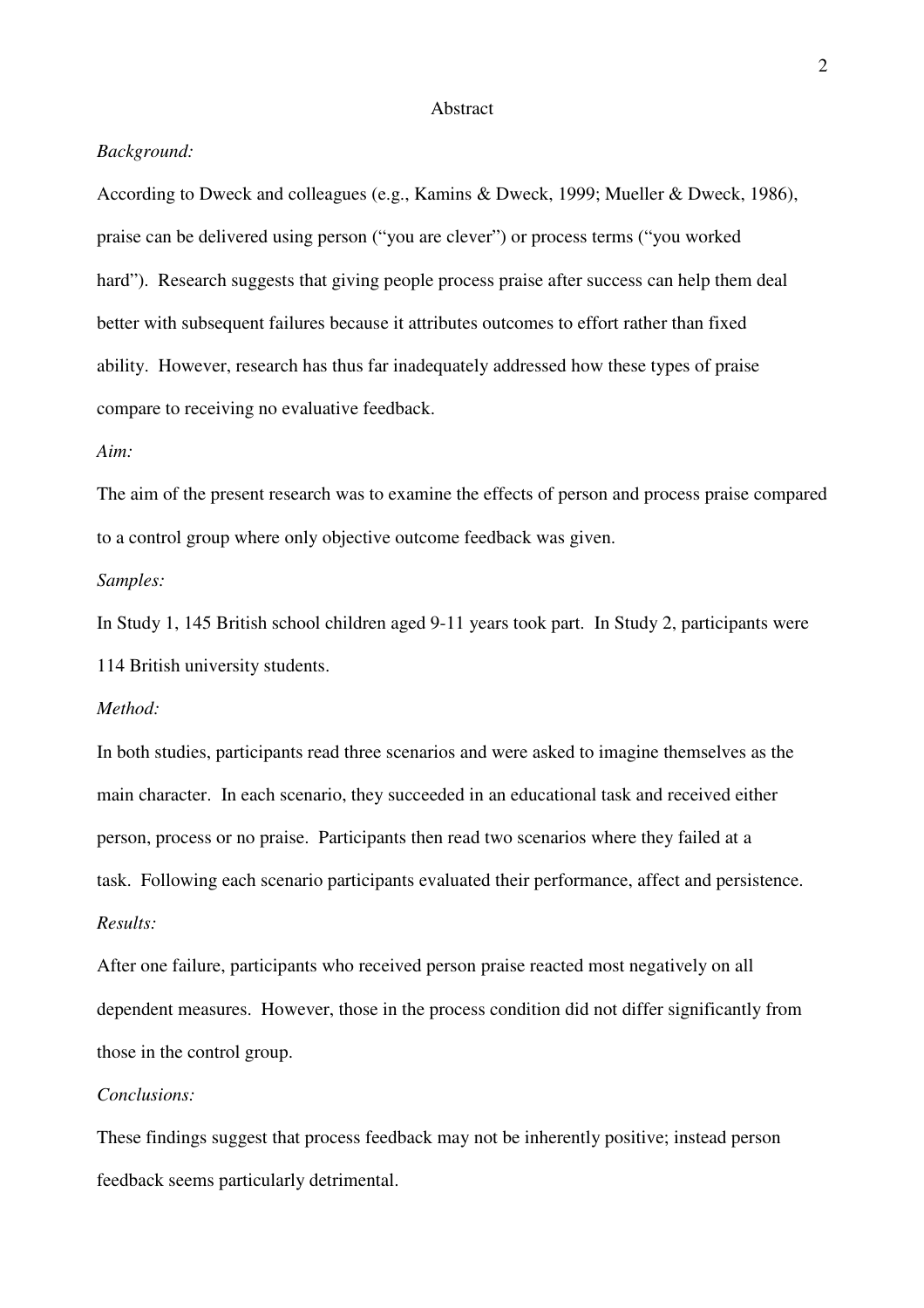Is no praise good praise? Effects of positive feedback on children's and university students'

#### responses to subsequent failures

Researchers have identified two different patterns of reactions to educational setbacks. First, people can display a *helpless* response where they attribute their failures to a lack of ability and show lowered affect and persistence. In contrast, people can display a *mastery-oriented* pattern where they focus on their effort when faced with difficulty and instead maintain their level of affect and persistence on the task (Diener & Dweck, 1978, 1980; Dweck, 1999; Dweck & Leggett, 1988; Ames & Archer, 1981; Weiner, 1985). Whether people display an adaptive or maladaptive coping pattern is largely dependent on feedback (e.g., Kamins & Dweck, 1999; Dweck, 1999; Henderlong & Lepper, 2002; Henderlong Corpus & Lepper, 2007). Specifically, how people are praised for their successes affects how they deal with later setbacks, influencing perceptions of performance, general affect and motivation to engage in future tasks (Henderson & Dweck, 1990; Heyman, Dweck & Cain, 1992; Heyman & Dweck, 1998; Kamins & Dweck, 1999). The focus of the current research is on how different types of praise following successes can elicit positive and negative responses to educational setbacks. We also examine how different types of praise compare to receiving objective performance feedback alone. Finally, we aim to provide some insight into the extent to which the positive effects of praise last over time. *Feedback* 

Research has shown that feedback is one of the top ten influences on learning (Hattie, 2009). However, different forms of feedback can have strikingly different consequences. For example, following a meta-analysis of 131 studies, Kluger and DeNisi (1996) found wide variability in the effects of feedback, with some types of feedback having a positive influence on learning, some having a negative influence, and some having no influence at all. In part, this is because feedback can be delivered on a number of different levels. Specifically, feedback can be delivered concerning four different aspects of the situation: *task, process, self-regulation* and *self* (Hattie, 2009). *Task* feedback involves basic performance feedback, such as giving a result or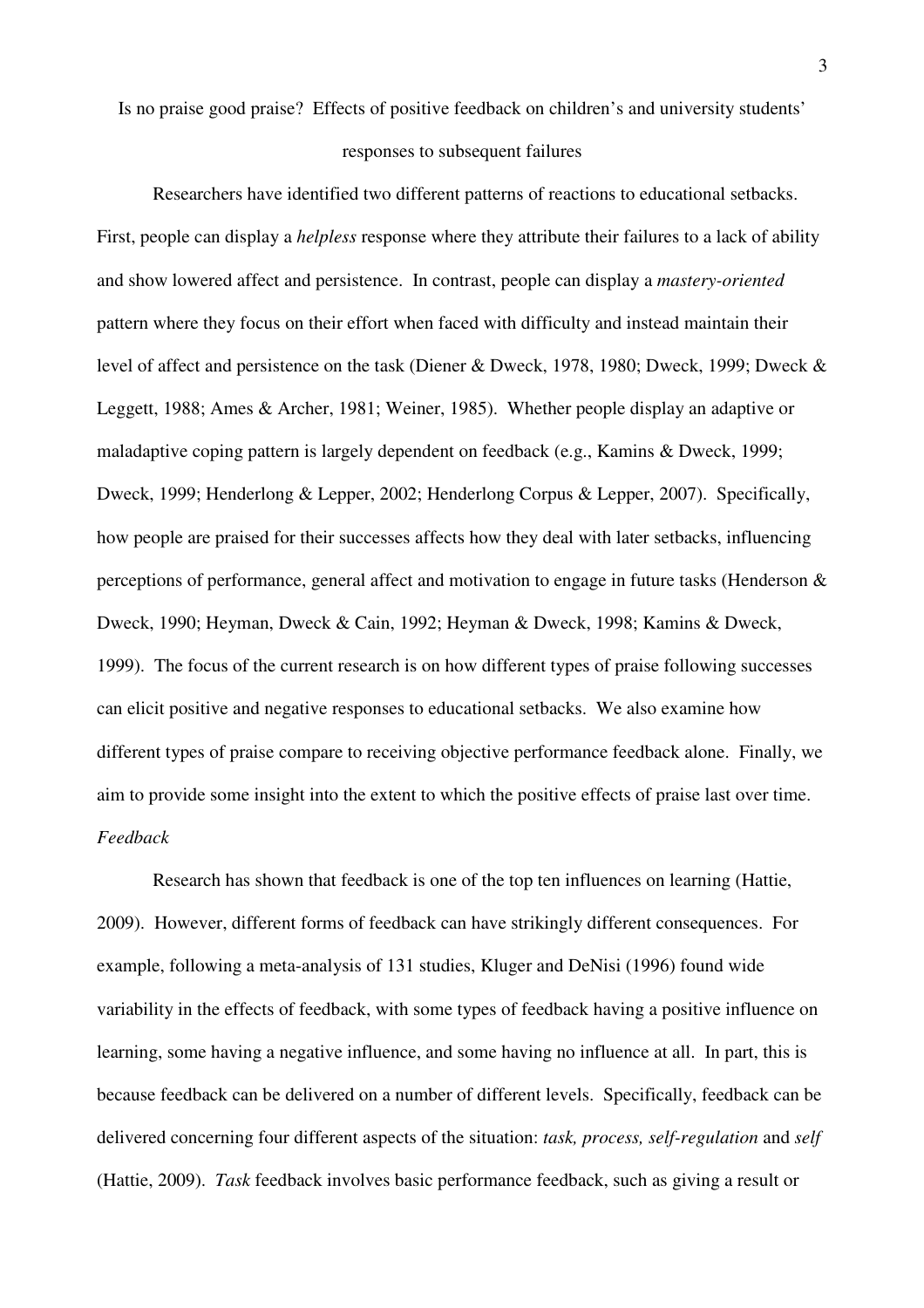explaining what was correct. *Process* feedback provides information on how the task was completed, such as providing alternative methods. *Self-regulation* feedback aims to make the learner more aware of the learning processes and to help them to take responsibility for their learning. Finally, *self* feedback includes direct praise and criticism of the person, and often directs attention away from the task, processes, or self-regulation (Hattie, in press).

This final level of feedback – specifically praise – is of particular interest in the current research. The importance of studying praise in educational contexts is underscored by Hyland and Hyland (2006) who noted that almost half of the feedback delivered by teachers is praise. However, responses to praise have also been found to be mixed. In some studies praise has led to improved performance (O'Leary & O'Leary, 1977), in others debilitated performance (Mueller & Dweck, 1998) and in some it has had no effect (Beaman & Wheldall, 2000).

## *Praise*

 Researchers have attempted to disentangle the complex effects of praise. In an influential body of research, Dweck and colleagues have argued that praise can be distinguished between comments that are aimed at evaluating a person's traits or the person as a whole (e.g., "You are a clever girl"), and comments that focus on the person's effort or strategies (e.g., "You found a good way to do it"; Kamins & Dweck, 1999, Dweck, 1999). Kamins and Dweck (1999) showed that praising a child in *person* terms after they succeed leads to helpless responses to subsequent failures more than when the feedback relates to the concrete *process* through which the success was reached. They argued that person praise leads children to interpret their achievements in trait terms and encourages a fixed mindset of success more so than process praise which focuses more on effort and behaviour. Following person praise, failures may signal that outcomes are due to poor ability or negative traits, thus undermining performance evaluations, affect, motivation and leading to a helpless response.

Extending these findings, Cimpian, Arce, Markman & Dweck (2007) found that evenly matched statements either worded in person (e.g., "You are a good drawer") or process terms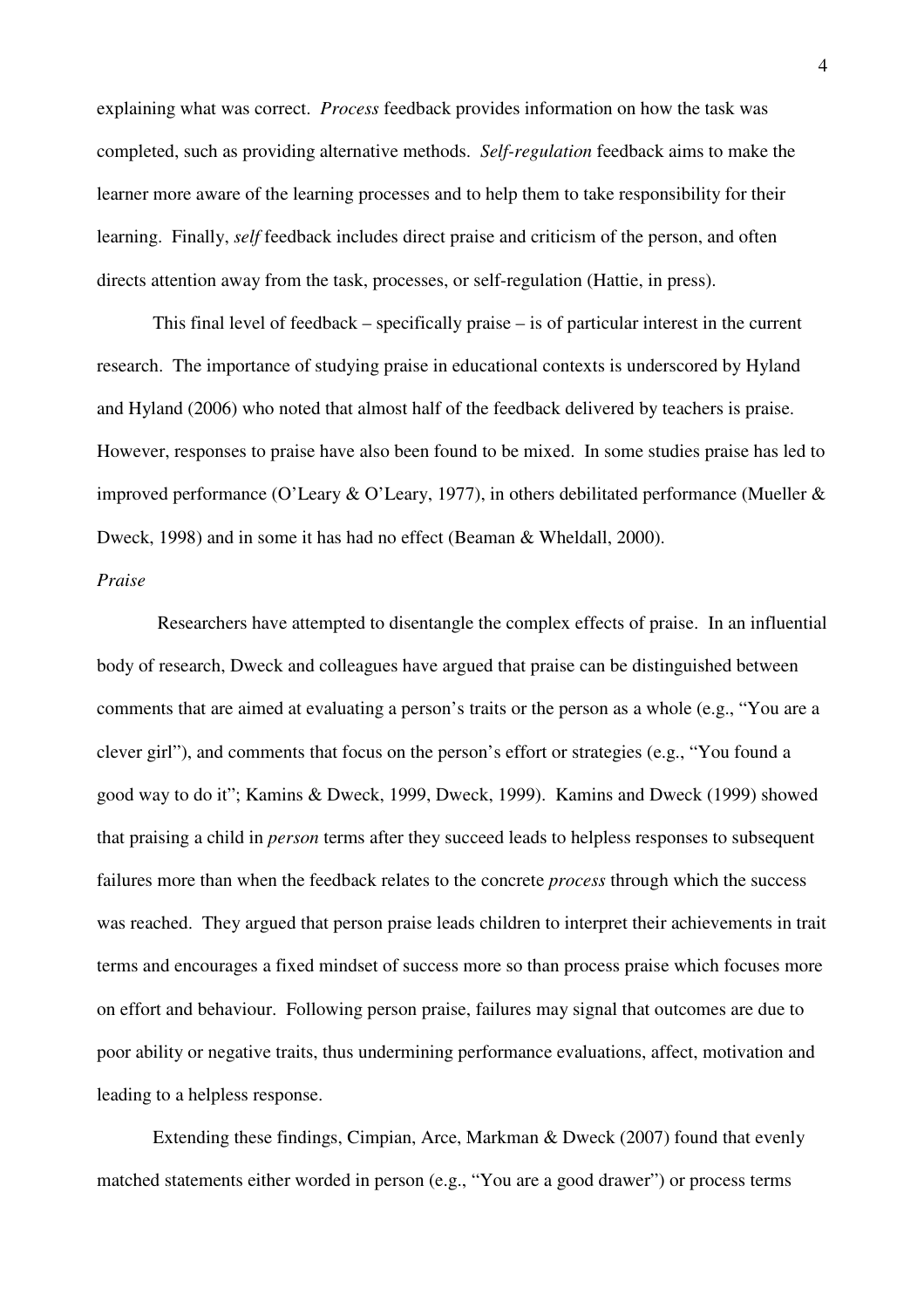(e.g., "You did a good job drawing") had similar effects. Here, children dealt poorly with their later failures after being praised in person terms – they were more likely to denigrate their skills, feel unhappy, avoid repairing their mistakes and quit the task altogether. In contrast, children who were told that they had done a good job had less extreme reactions to their failures and showed better strategies for correcting their mistakes and persisting with the task. Similar results were revealed for the communication of criticism. In particular, Kamins and Dweck (1999) demonstrated that person criticism, in contrast to process criticism, led to helpless responses. In general, children in groups who received person feedback were more likely to feel bad, show lowered motivation and were less likely to persist with their tasks than those in the process feedback groups. In fact, children in the person feedback groups also more strongly endorsed the belief that 'badness' is stable over time and that it can be diagnosed from one failure. Kamins and Dweck argued that person feedback can therefore foster a sense of contingent self-worth and create a helpless pattern of responses to failures (see also Burhans & Dweck, 1995).

These findings are striking because the differences in the wording of the feedback are generally so small (e.g., "You are a good drawer" versus "You did a good job drawing") that the person giving the feedback may not even notice the difference. Further, even if teachers do notice the difference, they may not be aware that the different forms of feedback have contrasting implications. They may therefore be likely to use these contrasting forms of feedback interchangeably with potentially negative consequences for learners' motivation, self-esteem and future persistence on tasks. So, in the long term, person-related feedback on a learner's educational performance, however positively intended, may not have favourable outcomes for the learner or their educational environment and these outcomes may persist beyond childhood and even through to higher education. Based on these findings, it is therefore unsurprising that the education sector strongly promotes process-related praise (rather than person-related) in interventions to improve students' performance (Rathvon, 2008).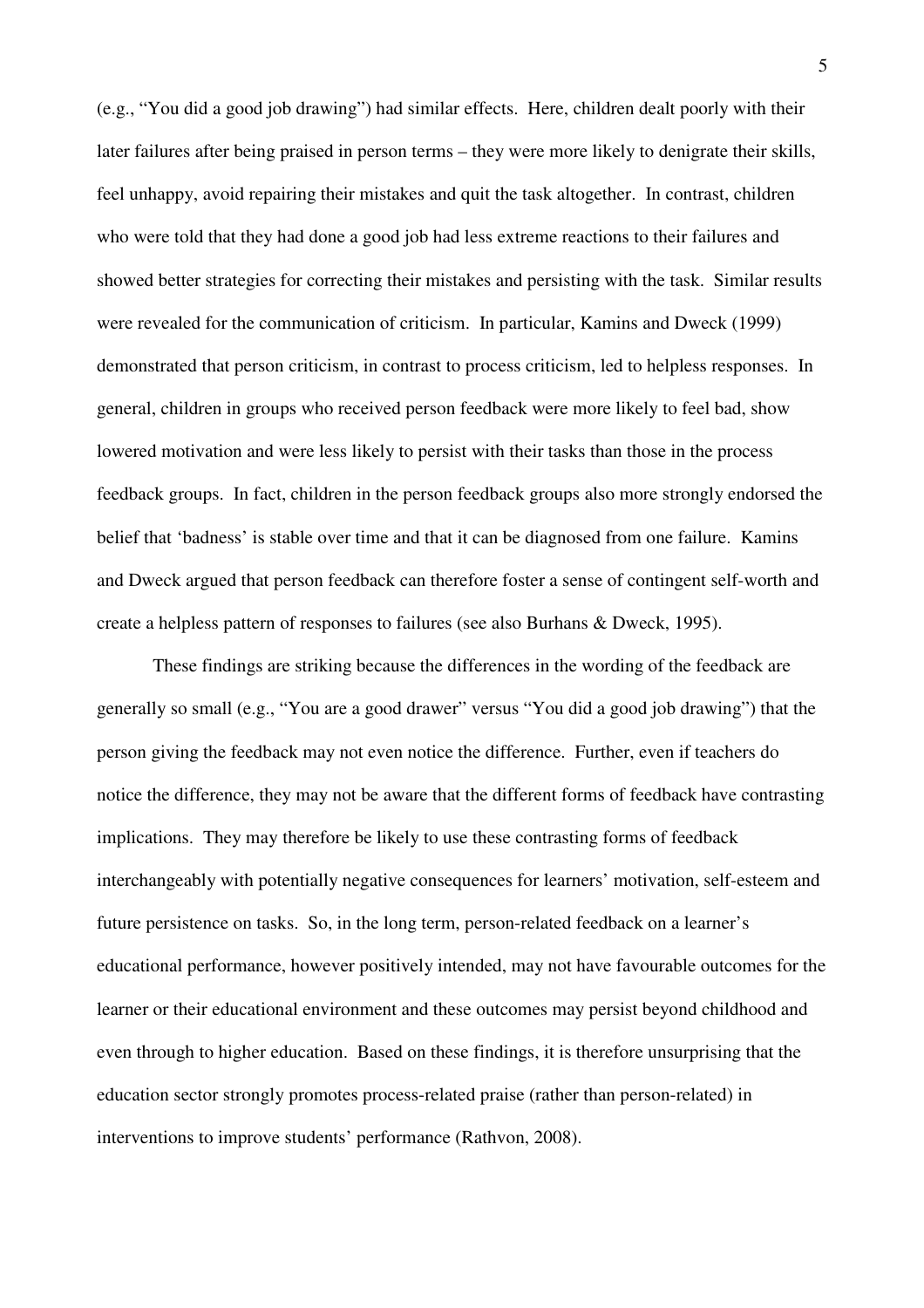However, despite all we know about the positive effects of process compared to personrelated feedback, a surprising gap exists in the current literature. Specifically, to date it is unclear whether person praise predicts worse outcomes after failure, or if process praise predicts better outcomes, than receiving objective performance feedback alone. Much of the literature has focused on the comparisons between person and process praise but it is as yet unknown if, or how educational outcomes following one of these types of praise are different to outcomes following objective feedback about one's performance. Hattie and Timperley (2007) argued that basic feedback about the performance itself (e.g., "You got 5/5") may be sufficient to predict positive learning outcomes and certain types of praise may even dilute the effectiveness of performance feedback. If indeed objective performance feedback is as effective as process feedback, this may have important implications for the delivery of feedback in educational settings. The strategic use of positive reinforcement is a central feature of most school-based behavioural interventions (Kazdin, 1982; Martens, Witt, Daly & Vollmer*.*, 1999). Indeed, teachers are encouraged to use praise to motivate children. However, if process praise adds little to objective information then perhaps it is not necessary to encourage educational practitioners to use this type of feedback.

Further, in previous research there has been some debate as to what constitutes a control group when comparing the effects of different types of feedback. Control groups vary from students being told "That's a really high score" (Kamins & Dweck, 1999) to students being ignored (Anderson, Manoogian & Reznick, 1976) with many levels in between. Thus, control groups vary widely and have led researchers to conflicting inferences. For example, it is unsurprising that Anderson et al (1976) found that praise had a positive effect on learners. Children in a control group, who were ignored, understandably responded more negatively to their successes and failures than children who had received feedback and therefore attention. In Kamins and Dweck's (1999) work, children in the control group who were told "That's a really high score" did not respond as positively to failure as children who had received process praise. Children in the control condition did however respond better than those who had received person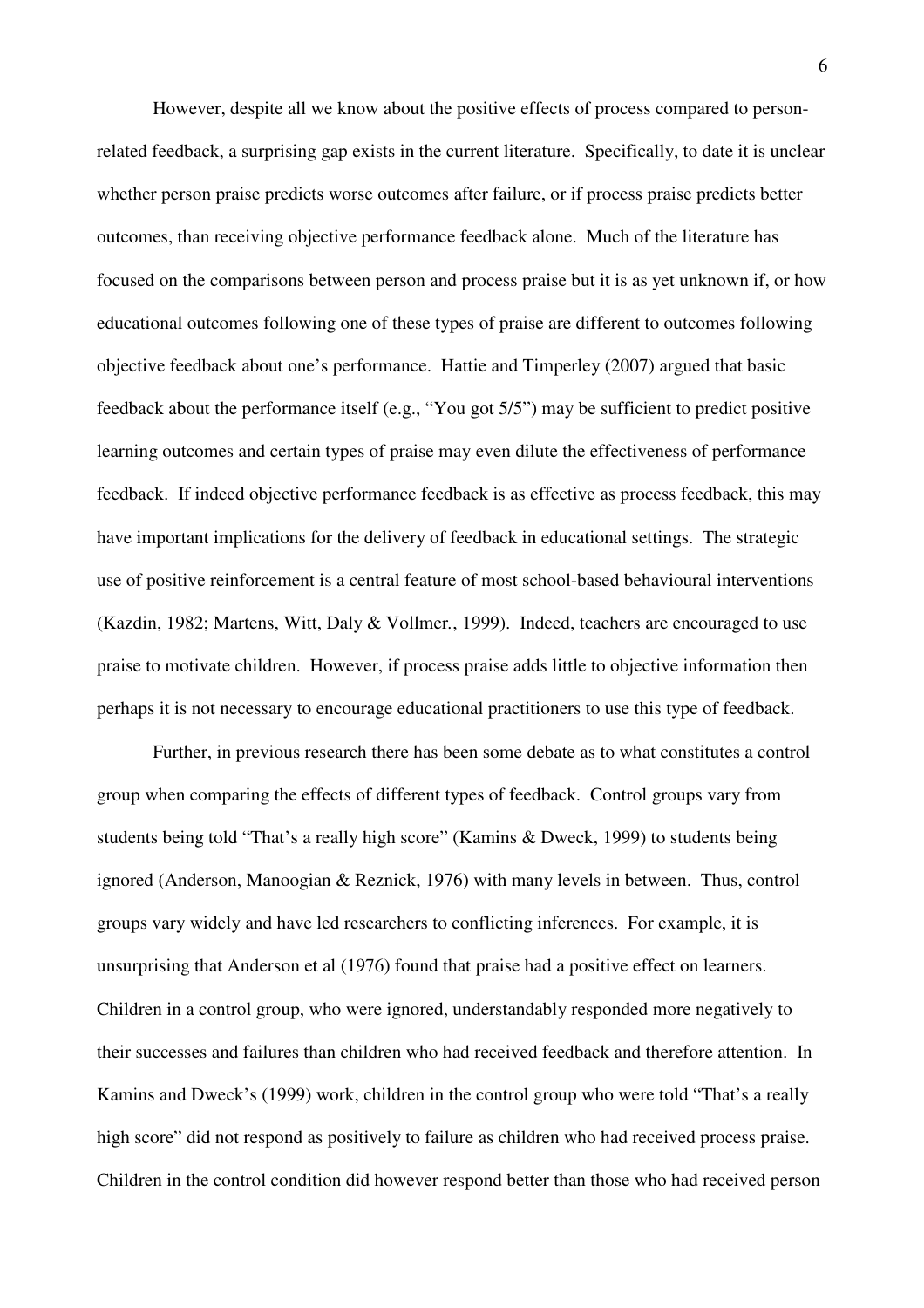praise. This led Kamins and Dweck to infer that process praise led to positive outcomes for learners and person praise to negative outcomes. However, in their study the control group received positive feedback, which could be viewed as a different type of praise. Therefore, this control group might not provide a good baseline. A strong control group is important as it makes it possible to infer whether process praise is really beneficial or person praise is truly damaging. In the current research, we therefore include a control group which allows us to systematically compare the effects of person, process and no praise.

Finally, we examine the extent to which any effects of praise last over time. Specifically, previous work has demonstrated that process praise, compared to person praise, has a positive influence on responses to a single failure. Often measures of performance, affect and persistence are only taken following one failure (Mueller & Dweck, 1998). In addition, Kamins and Dweck (1999) argued that while one failure may be viewed as unlucky or caused by chance and therefore ignored by children, two failures may be viewed more seriously. We therefore examine here if the different types of praise have contrasting effects that last beyond one single episode of failure at a task or if following repeated failures a helpless response returns.

# *The current research*

In this paper, we report the results of two experiments examining the effects of person and process-related praise on how people deal with subsequent failures. The first study is an investigation with school children aged 9-11 as participants. In the second study, we gathered responses from a university student sample. Participants were asked to read and imagine themselves in three scenarios, each depicting an educational accomplishment. Following each success scenario, participants were given objective performance feedback (e.g., "You got 5 out of 5 correct"), followed by either person (e.g., "You are clever") or process praise (e.g., "You found a good way to do it"). Crucially however, we also included a control condition where only the objective performance feedback was given. After reading these scenarios, participants were asked to record their perceived performance, affect and the extent to which they would like to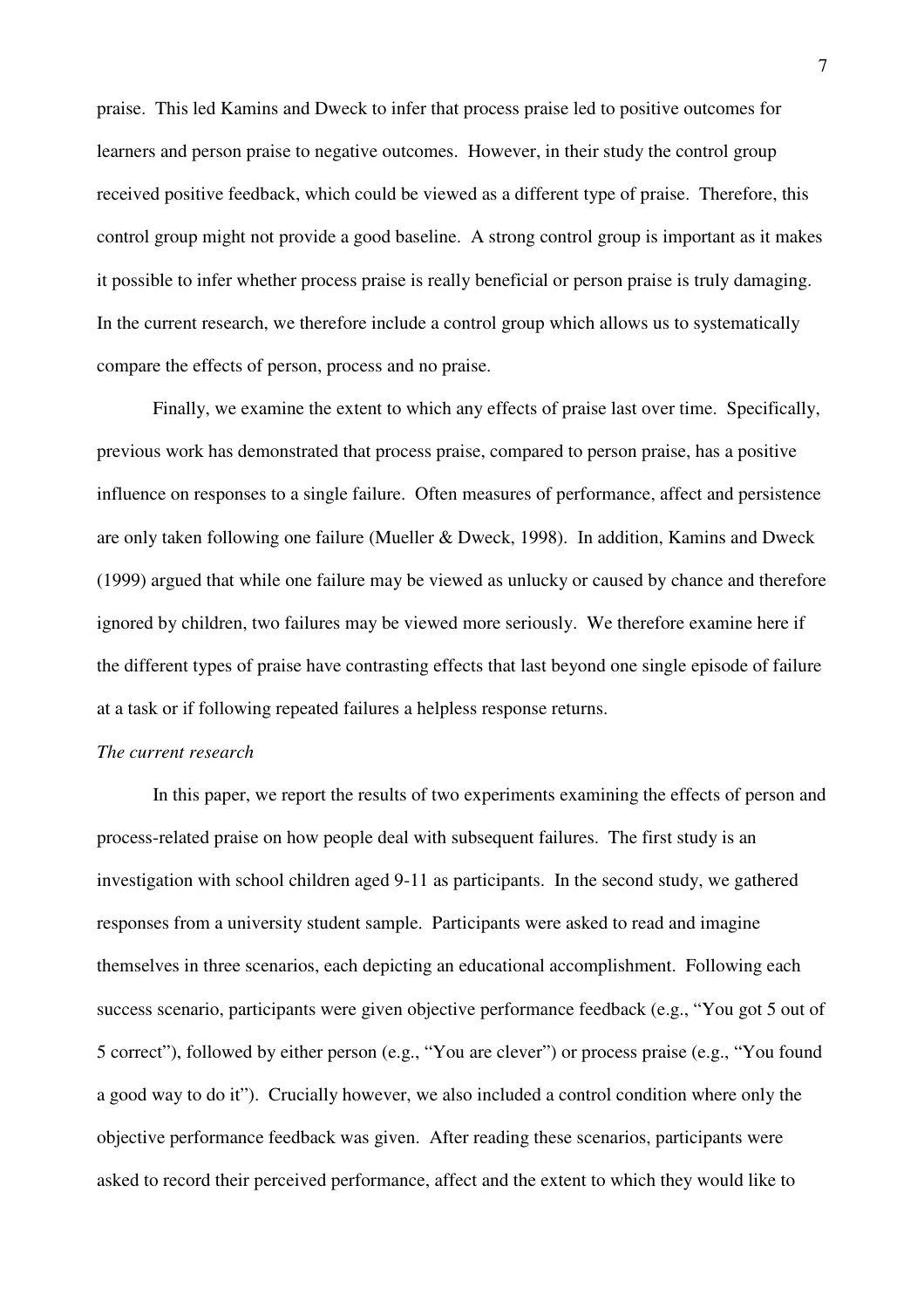persist with the task. Participants were then asked to read and imagine themselves in two more scenarios, both depicting an educational failure such as failing a test. Following these scenarios participants received no feedback. After each scenario, they were asked again to record their perceived performance, affect and the extent to which they would like to persist with the task. In line with previous research (Kamins & Dweck, 1999, Mueller & Dweck, 1998), we predicted that, after successes, participants would report high levels of perceived performance, affect and persistence regardless of the type of praise given. However, following failure, we predicted that participants who had received person feedback would report lower levels of perceived performance, affect and persistence than those who had received process feedback. Including a control group allows us to examine clearly whether process praise elicits more positive outcomes than objective feedback, or if person praise is inherently detrimental.

### Experiment 1

# Method

#### *Participants and design*

One hundred and forty five British school children (*M* = 9 years 8 months; 66 girls and 79 boys) participated in a short break from classroom activities. They were randomly divided into three experimental groups: person praise, process praise and no further feedback. The dependent measures were perceived performance, affect and persistence.

# *Materials and procedure*

Children were given a questionnaire where they were asked to imagine themselves as the child depicted in five written scenarios based on everyday school situations. For example, the following scenario presents a child performing a maths test:

One day you were given some very difficult problems in maths. You had never done them before but you listened carefully to your teacher Mrs Billington as she explained how to do them. After showing the class some examples on the board she gave everyone five problems to practice on. You got out your calculator and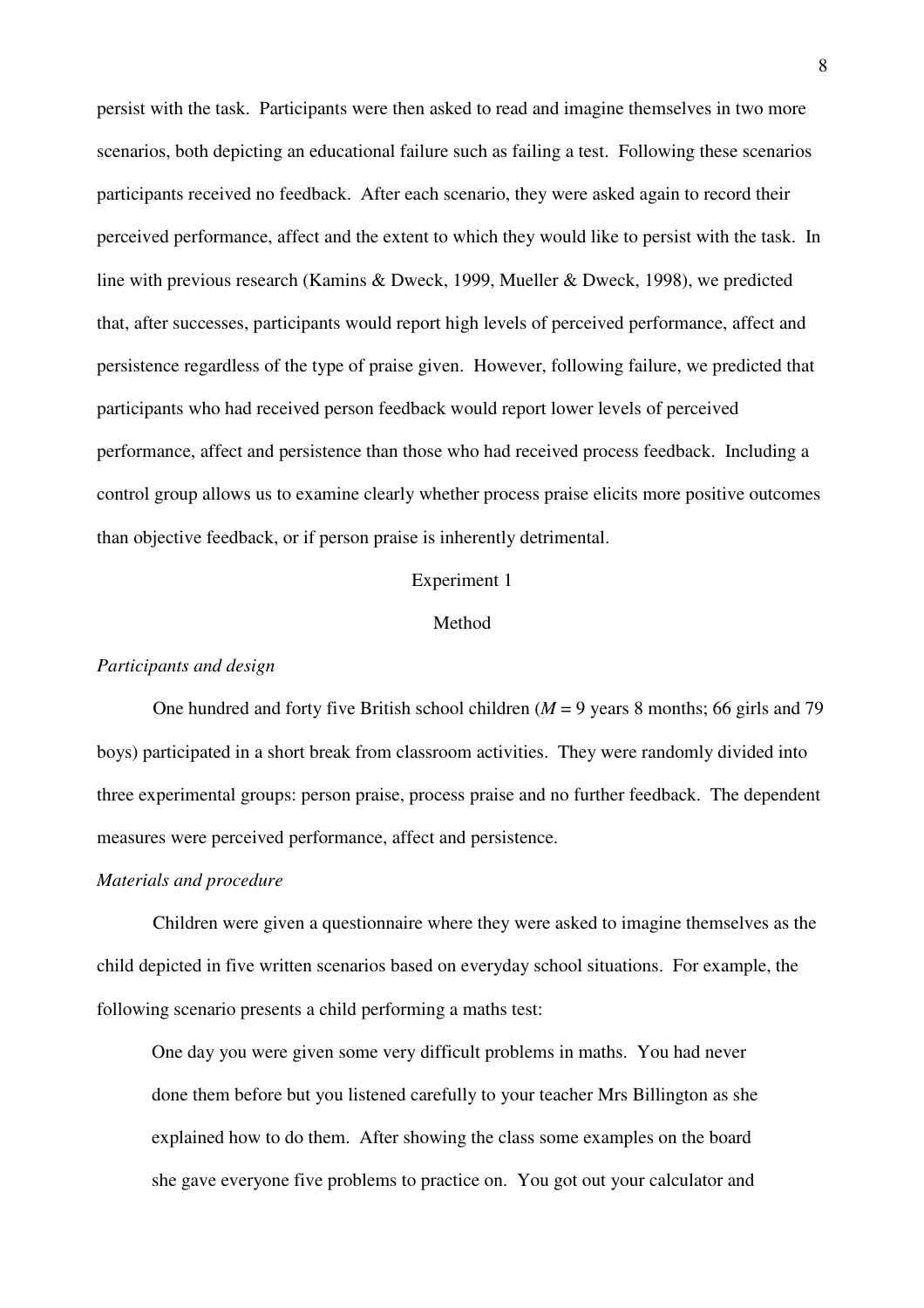started to do the sums. You found them quite hard but wanted to show Mrs Billington that you had listened carefully to her and that you could do the problems well. You worked very hard on the problems, taking your time and thinking very carefully so as not to make any mistakes. When you got your work back, you saw that you got all 5 out of 5 correct.

The first three scenarios described successes as above, followed with objective performance feedback as shown in the example (e.g., "You got all 5 out of 5 correct") and after each scenario children received person (e.g., "You're really clever", "You're really good at Maths"), process (e.g., "You worked really hard at this", "You found a good way to do it") or no further feedback depending on the experimental condition. The final two scenarios depicted failures (e.g., "You only got 3 out of 10 correct") and following these children received no feedback.

After each scenario, children answered three questions on a five-point 'smiley-face' scale ranging from a frown for a negative response, up to a smile for a positive response (questions for the maths example):

1. How well did you do in your maths test? (*perceived performance*)

- 2. How did your performance in your maths test make you feel? (*affect*)
- 3. Would you like to do another maths test? (*persistence*)

After completing the measures, the children were thanked and debriefed.

#### Results

We first compared children's perceived performance, affect and persistence across the three successes and found that responses on all dependent measures were consistently positive across the scenarios. As expected there were no significant differences between the person, praise and control conditions after the successes (see Figure 1).

After one failure however, children showed differences in all dependent measures across the process, praise and control conditions (perceived performance:  $F(2, 142) = 2.98$ ,  $p = .054$ ,  $\eta^2$  $= .04$ , affect: *F*(2, 142) = 4.37, *p* = .014,  $\eta^2 = .06$ , persistence: *F*(2, 142) = 3.89, *p* = .023,  $\eta^2 =$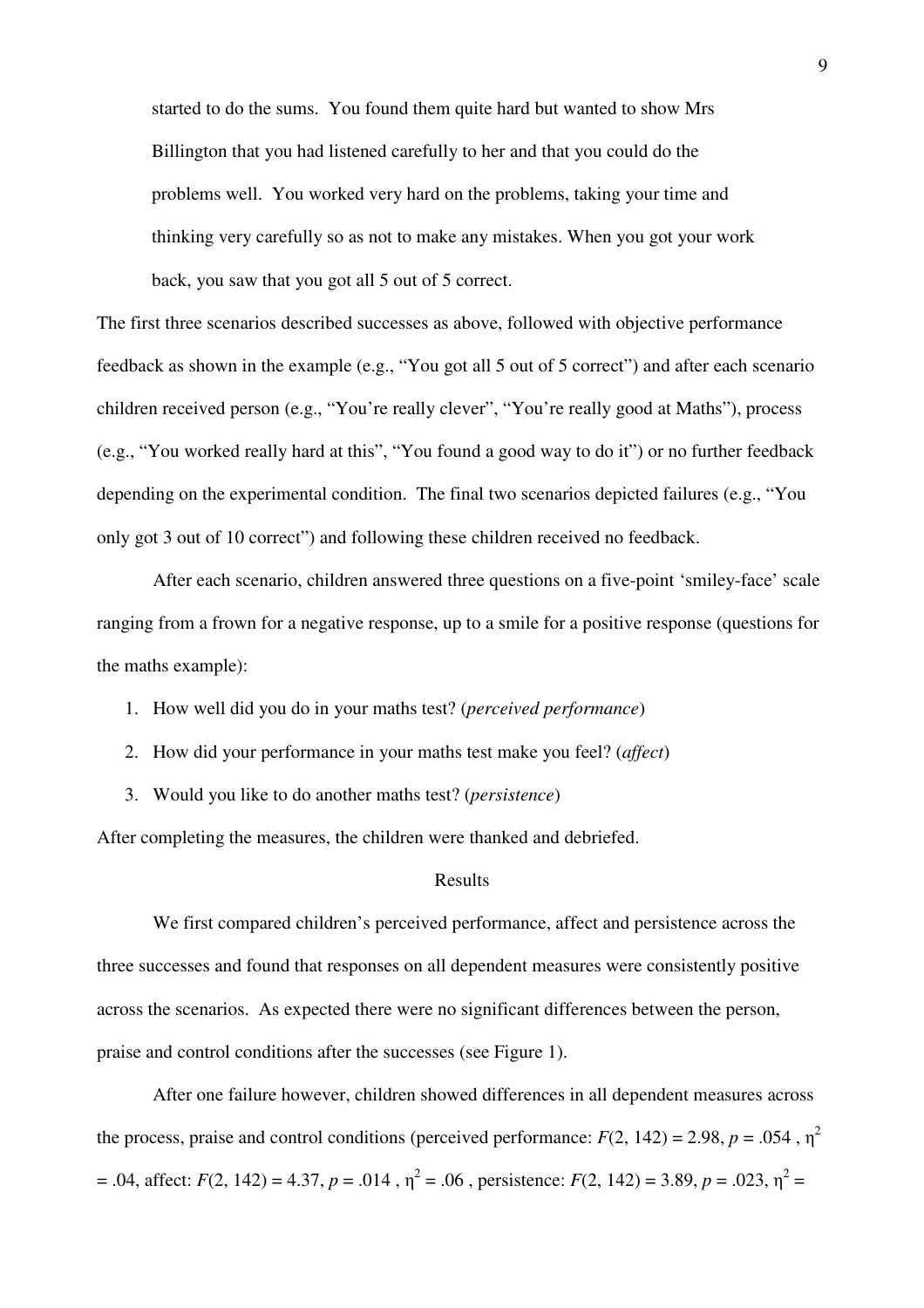.05 – see Figure 2a). As expected, these effects were due to less positive reactions to failure after receiving person than process praise (perceived performance:  $F(1, 93) = 5.25$ ,  $p = .024$ ,  $\eta^2 = .05$ , affect:  $F(1, 93) = 7.26$ ,  $p = .008$ ,  $\eta^2 = .07$ , persistence:  $F(1, 93) = 7.03$ ,  $p = .009$ ,  $\eta^2 = .07$ ), and differences between the person and control conditions (perceived performance:  $F(1, 94) = 3.98$ ,  $p = .049$ ,  $\eta^2 = .04$ , affect:  $F(1, 94) = 6.26$ ,  $p = .041$ ,  $\eta^2 = .06$ , but not significantly for persistence:  $F(1, 94) = 1.35$ ,  $p = .247$ ,  $\eta^2 = .04$ . Crucially however, there were no differences between the process and control conditions for any of the measures (perceived performance:  $F(1, 97) = 0.20$ ,  $p = .654$ ,  $\eta^2 = .002$ , affect:  $F(1, 97) = 0.14$ ,  $p = .710$ ,  $\eta^2 = .001$ , persistence:  $F(1, 97) = 2.825$ ,  $p$  $= .096, \eta^2 = .02$ ).

Therefore, consistent with earlier findings, praising a child's success in person terms led to helpless responses to failure more than when the feedback was given in process terms (Kamins & Dweck, 1999). However, results suggest that the positive effects of process praise may contribute little more than objective performance feedback (cf. Hattie & Timperley, 2007).

Further, results demonstrated that perceived performance:  $t(144) = 36.58$ ,  $p < .001$ ,  $d =$ 1.42, affect:  $t(144) = 40.18$ ,  $p < .001$ ,  $d = 1.23$  and persistence:  $t(144) = 19.75$ ,  $p < .001$ ,  $d =$ 0.36, predictably decreased overall after one failure. Despite the effects of the different types of praise after one failure, perceived performance,  $F(2, 142) = 1.94$ ,  $p = .148$ ,  $\eta^2 = .03$ , affect,  $F(2, 142) = 1.94$ 142) = 1.92,  $p = .150$ ,  $\eta^2 = .03$ , and persistence,  $F(2, 142) = 0.02$ ,  $p = .092$ ,  $\eta^2 < .001$ , were not enhanced by process or objective performance feedback once the children had experienced their *second* failure (see Figure 1b). All children showed a helpless response irrespective of the type of praise they had received in the first phase of the experiment. This suggests that process praise and objective feedback may buffer a child against one failure, but that after a second failure, a helpless response occurs irrespective of feedback.

To replicate and extend these findings, we conducted a second experiment with a sample of university undergraduate students. It is important to investigate how feedback is received at different stages in the educational process and to date very few studies have examined how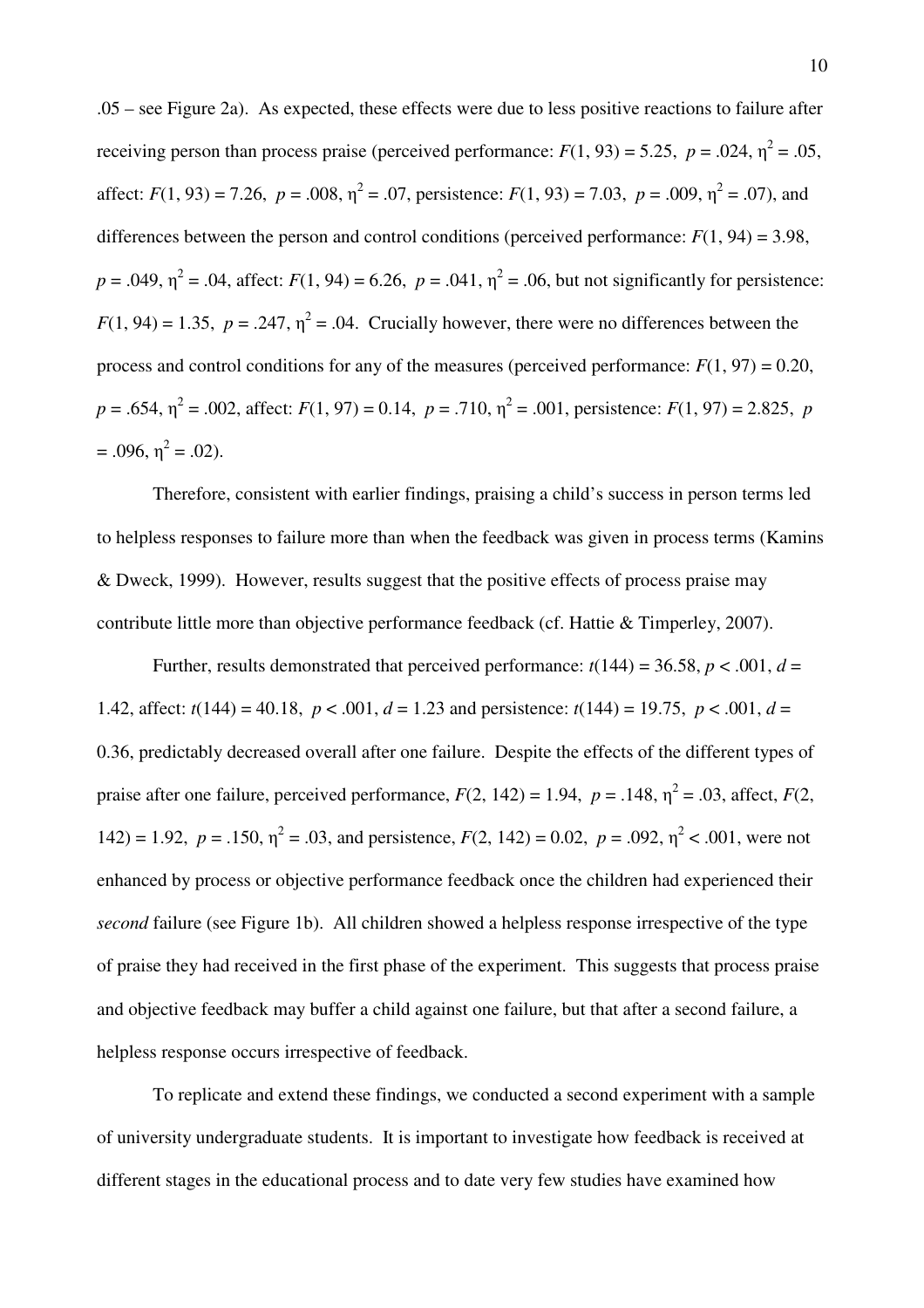university students deal with different types of feedback on their performance (Barker,1992; Good, 1987; Hancock, 2000). Those that have been carried out with older students show similar effects to those in younger children – process praise produces more positive outcomes than person praise. We therefore expect the same to occur in the case of undergraduate students, but again we include a control condition to test the effects of person and process praise relative to a baseline measure where only objective performance feedback is given. We also again investigate the extent to which the effects of different kinds of praise extend beyond one failure. Therefore, in Experiment 2, university students participated in a conceptually similar experiment to the school children in Experiment 1 with the scenarios slightly adapted to suit the university setting.

#### Experiment 2

# Method

## *Participants and design*

One hundred and fourteen social science undergraduate students at the University of Kent (age  $M = 21$  years, 6 months; 74 females and 39 males) took part on a voluntary basis. They were randomly divided into three experimental groups as in Experiment 1: person praise, process praise and no further feedback. Again, the dependent measures were perceived performance, affect and persistence.

#### *Materials and procedure*

The students were given a questionnaire where, as in Experiment 1, they were asked to imagine themselves as the student depicted in five written scenarios based on everyday university situations. For example, the following scenario describes a student giving a class oral presentation:

As part of the assessed work for one of your modules you had been asked to give a 20 minute presentation to the rest of the class and answer questions about your talk. The presentation was worth 60% of the overall marks for the module. It was therefore very important that you performed well. In the first seminar of the term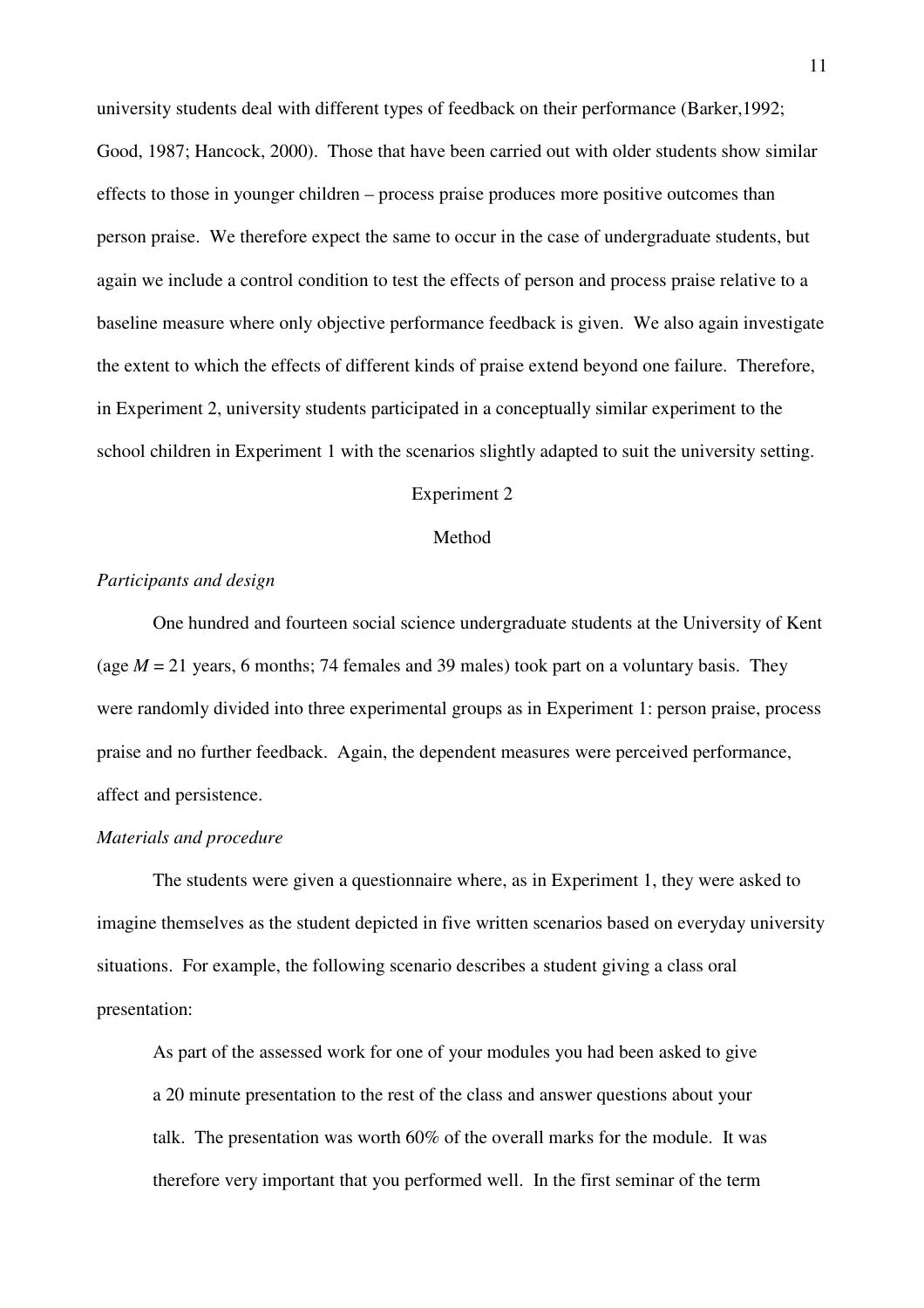your tutor gave you the topics and you chose the one you would most like to present. You had never given an academic presentation before so you needed to research how this was done. You had to choose the most important points to include in your talk. You spent time preparing and practising your talk. At the end of the seminar you were given written feedback about your talk. You saw that you had got 80%.

As in Experiment 1, the first three scenarios described successes and the students received objective performance feedback (e.g., "You saw that you had got 80%") as above. Following each scenario students received person (e.g., "You are a strong student", "You are good at this"), process (e.g., "You worked hard at this", "You found a good way to do it") or no further feedback, depending on the experimental condition. The feedback was written to be consistent with the wording given to children in Experiment 1, but each case was slightly modified to be valid for adult participants. As in Experiment 1, the final two scenarios depicted failures (e.g., "You saw that you had only got 40%") and following these students received no feedback.

After each scenario, the students answered three questions on a five-point scale ranging from 1 for a negative response, up to 6 for a positive response in a similar fashion to the school children in Experiment 1 (questions for the oral presentation example):

1. How well did you do in your presentation? (*perceived performance*)

- 2. How did your performance in your presentation make you feel? (*affect*)
- 3. Would you like to do another presentation? (*persistence*)

After completing the measures, the participants were thanked and debriefed.

## Results and discussion

As in Experiment 1, we first compared the students' perceived performance, affect and persistence across the three successes. Again, we found that responses on all dependent measures were consistently positive across the scenarios. As expected there were no significant differences between the person, praise and control conditions after the success trials (see Figure 3).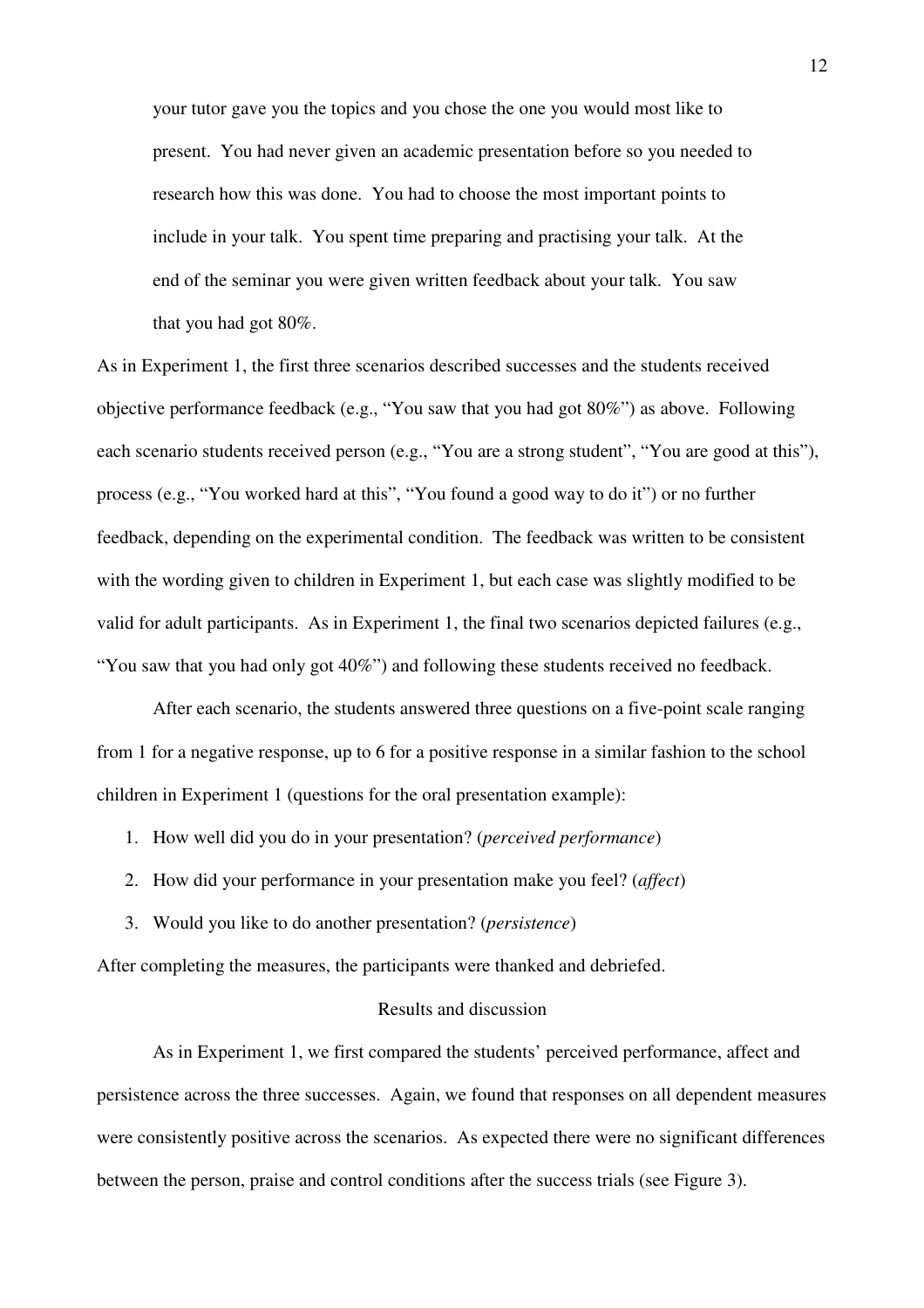After one failure however, students showed a very similar pattern to the school children with differences in perceived performance and affect across conditions (perceived performance:  $F(2, 112) = 8.94, p < .001, \eta^2 = .14, \text{ affect: } F(2, 112) = 3.84, p = 0.02, \eta^2 = .064 \text{ see Figure 4a}.$ As for the school children and as expected, these effects were due to less positive reactions to failure after receiving person than process praise (perceived performance:  $F(1, 77) = 15.61$ ,  $p <$ .001,  $\eta^2 = .17$ , affect:  $F(1, 77) = 6.11$ ,  $p = .016$ ,  $\eta^2 = .07$ ), and differences between the person and control conditions (perceived performance:  $F(1, 74) = 9.51$ ,  $p = .114$ ,  $\eta^2 = .04$ , affect:  $F(1, 74) =$ 5.71,  $p = .019$ ,  $\eta^2 = .072$ ). Contrary to Experiment 1, university students' levels of persistence were not affected by the type of feedback they had received  $F(2,112) = .66$ ,  $p = .521$ ,  $\eta^2 = .01$ ). Crucially however, there were no differences between, the process and control conditions for any of the measures (perceived performance:  $F(1, 73) = 1.66$ ,  $p = .201$ ,  $\eta^2 = .022$ , affect:  $F(1, 73) =$ 0.23,  $p = .637$ ,  $\eta^2 = .003$ , persistence: F(1, 73) = 1.26,  $p = .265$ ,  $\eta^2 = .02$ ). This replicates our findings from Experiment 1 and suggests that, as for children, while praising in process terms provides more favourable outcomes than person praise, the positive effects of process praise again may contribute little more than objective performance feedback.

Further, as in Experiment 1, perceived performance:  $t(114) = 3.20$ ,  $p = .002$ ,  $d = 0.278$ and affect:  $t(114) = 2.33$ ,  $p = .022$ ,  $d = .162$ , predictably decreased overall after one failure. Again, despite the effects of the different types of praise after one failure, perceived performance,  $F(2, 112) = 0.068$ ,  $p = .934$ ,  $\eta^2 = .001$  and affect,  $F(2, 112) = .395$ ,  $p = .675$ ,  $\eta^2 = .007$  were not enhanced by process or objective performance feedback once the students experienced a second failure (see Figure 4b). Again, after a second failure all students showed a helpless response irrespective of the type of praise they had received in the first phase of the study.

### General discussion

Our results suggest that, consistent with earlier findings, when students are succeeding they respond equally positively to person, process and no feedback. Participants in both studies were pleased with their performance, showed positive affect and showed intentions to persist.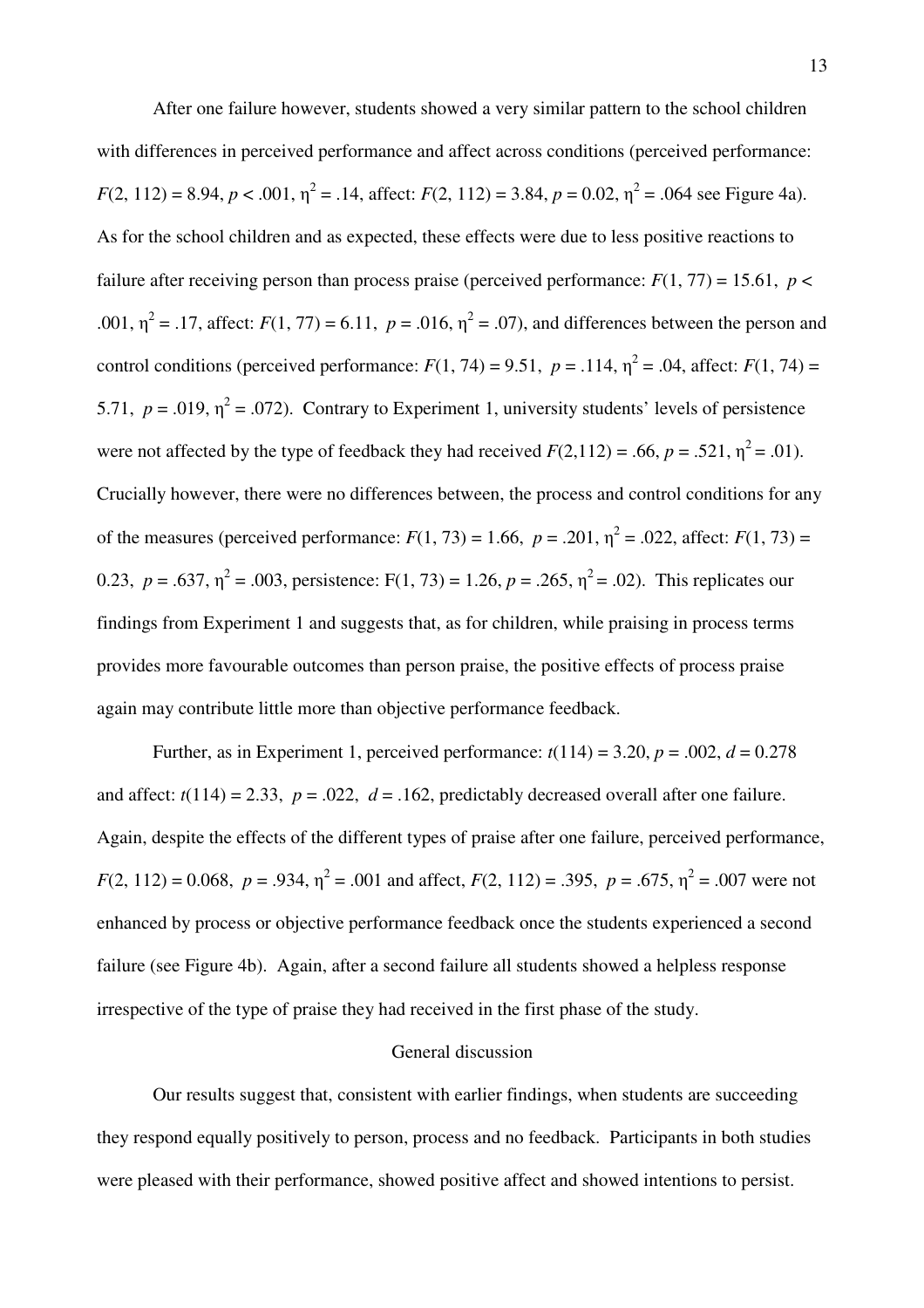However, we found differences between the feedback conditions when they began to fail. Specifically, praising successes in person terms led to helpless responses to failure more than when the feedback was given in process terms, again replicating previous work (Kamins & Dweck, 1999). However, our results uniquely suggest that the positive effects of process praise may contribute little more than objective performance feedback.

According to Dweck (2006), process praise leads to a mastery response because it encourages learners to adopt a growth mindset in which they cultivate their abilities and learn through application. However, our findings suggest that objective feedback on performance may be sufficient to encourage this growth mindset in comparison to person praise. Process praise may not necessarily contribute more to encourage this mindset. Instead, person-related praise appears to be particularly detrimental. When delivering feedback, teachers may therefore be advised to avoid comments that are worded in person terms, and instead opt for process-related feedback, but may not necessarily need to go out of their way to provide evaluative comments on a learner's performance. A simple "10 out of 10" may be enough to encourage a positive response in the face of a subsequent failure. Our findings therefore suggest that expedient and objective feedback can have equally positive educational outcomes as praise that is worded in terms of effort. Future research may explore the underlying psychological processes that make objective feedback as effective as process-related feedback.

Future research should also examine the long-term effects of the different types of feedback. Much of the research to date (e.g., Dweck, 1999; Kamins & Dweck, 1999; Mueller & Dweck, 1998) has focused on discrete, singular events or a small handful of events on which to judge outcomes. However, learners are often required to cope with repeated failures. As we have shown here, after more than one failure participants tended to show a helpless response regardless of the feedback they received after their successes. Pessimistically, it is possible that repeated failure is enough to lead people to make attributions about their abilities. On the other hand, it is possible that subtle linguistic feedback offers the key to preventing this helpless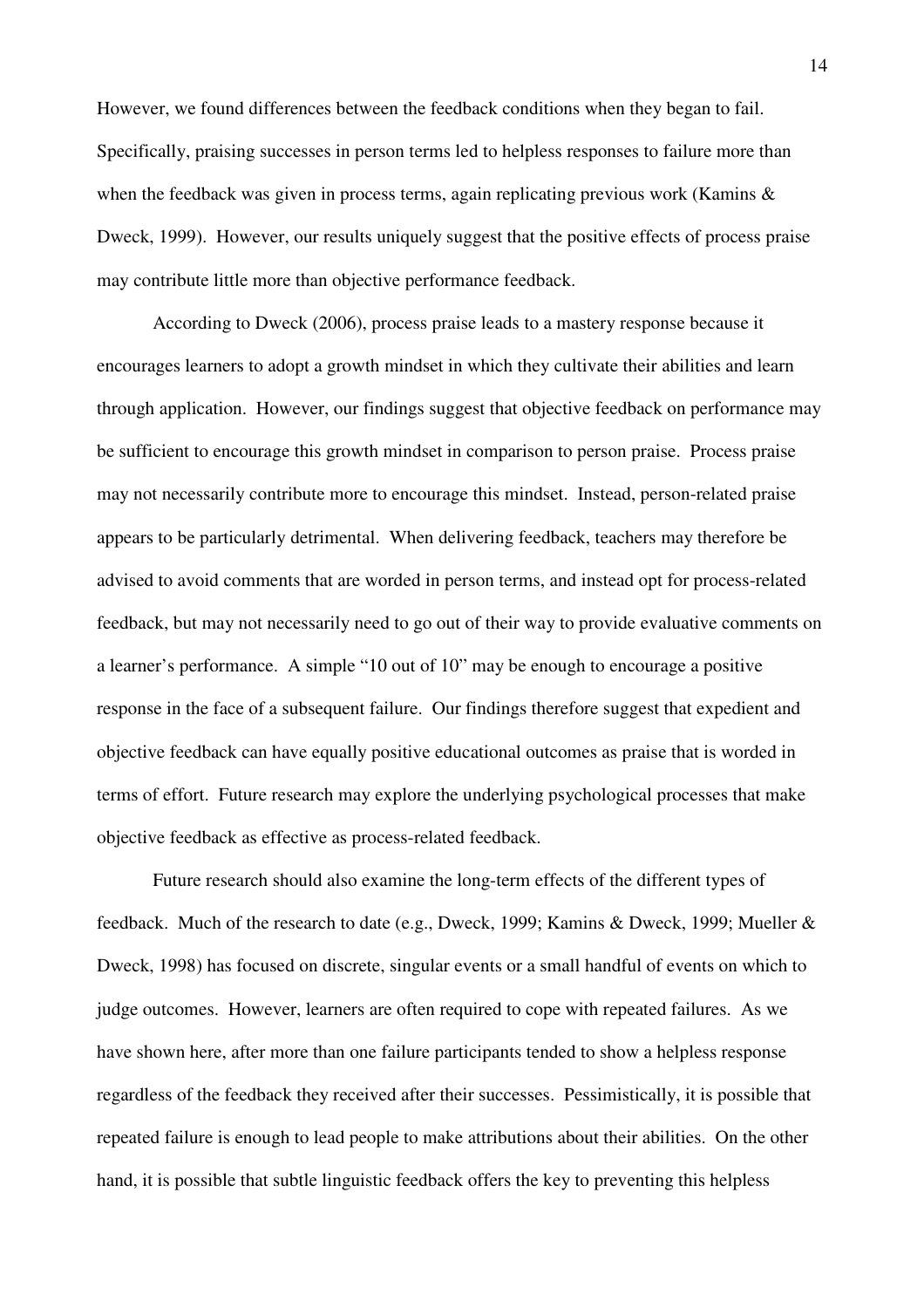response. Specifically, no research to our knowledge has tested the utility of feedback intended to 'repair' the responses of learners who are struggling to cope with failure. It is likely that process-related feedback, focusing on the processes underlying the negative events, would help buffer learners against the effects of persistent failures.

It is entirely plausible too that subtle linguistic feedback can have longer-term effects than are currently known or are able to seen with current research methodologies. For instance, if a learner is constantly referred to in trait terms then this may have significant and lasting consequences following failure that may not be evident based observations from single feedback events. Future research may therefore examine the effects of continued and persistent person and process feedback on performance, affect and persistence. Further, repeated use of trait terms may signal bias or a specific motive on the part of the feedback-giver that may not necessarily be the case for single feedback episodes (cf. Douglas & Sutton, 2006; 2010). Given the importance of feedback being a fair and accurate representation of a learner's performance (Hattie, in press) the effects of subtle linguistic feedback should be investigated as they occur in real settings rather than isolated experimental examples.

Research on educational feedback may also benefit from considering other subtle linguistic variations in feedback. For example, "You wrote that story well" and "You are a good writer" lie at the two poles of the linguistic category model as proposed by Semin and Fiedler (1988; see also Wigboldus & Douglas, 2007). To date, researchers have not examined the different effects of delivering feedback in the form of other linguistic categories such as interpretative action verbs (e.g., "you arranged that story well") or state verbs (e.g., "you like writing"). It is possible that positive and negative outcomes only occur when researchers contrast the extreme adjectives and discrete verbs, or it may be the case that feedback has less positive outcomes as it becomes more abstract or person-related along a continuum. Other forms of verbs may also enable students and teachers to infer goals and motives of feedback-givers (Douglas &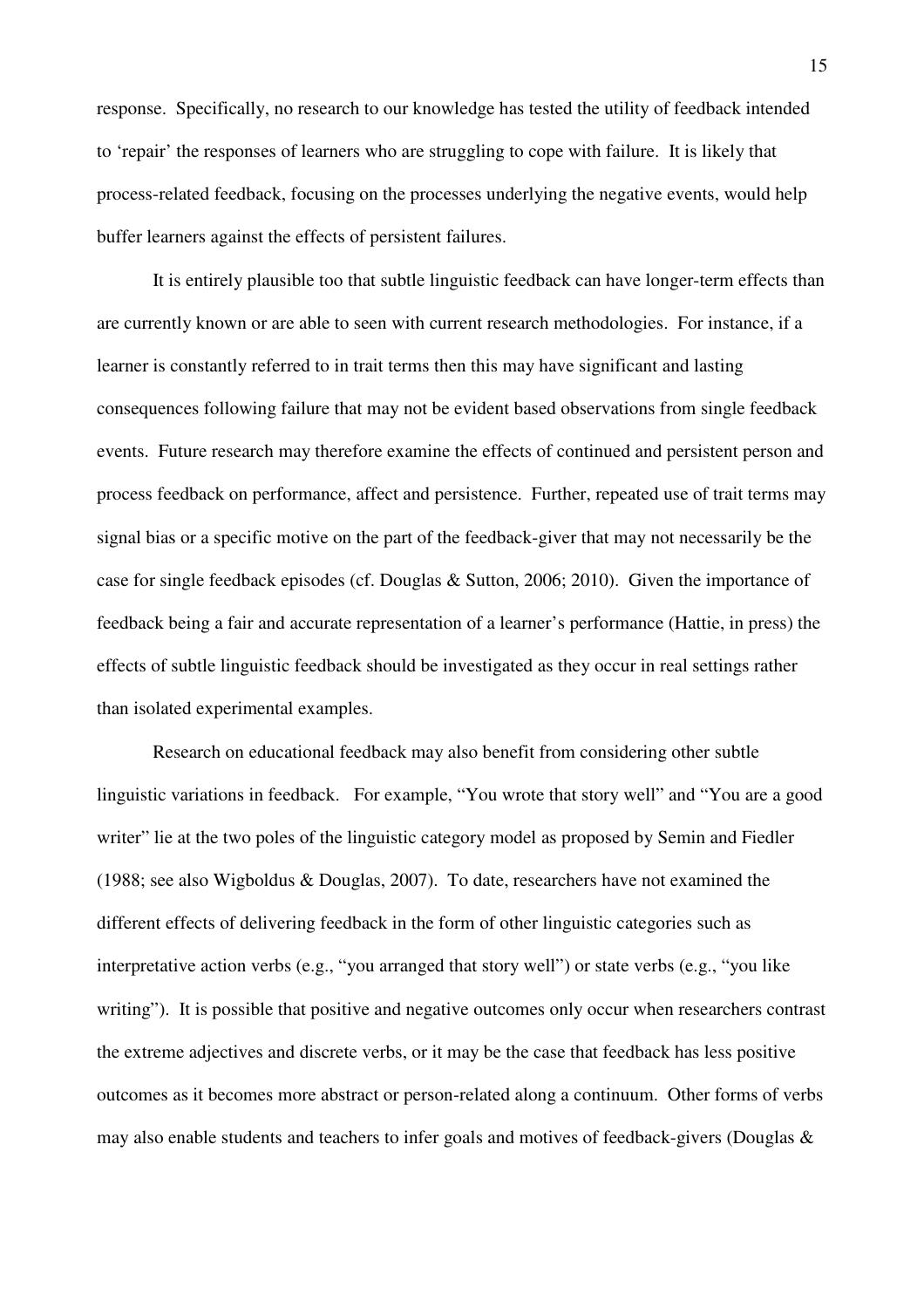Sutton, 2006; 2010). Future research may therefore examine different linguistic variations in feedback as they are used and interpreted in educational settings.

There may also be ways to combine these possibilities for future research with more general concerns about the linguistic framing of educational feedback. First, the way that a person deals with feedback may also depend on their pre-existing understanding of intelligence and ability. Dweck and colleagues have argued that there are two general ways in which people understand intelligence and ability. First, *entity theorists* believe that intelligence is like a trait – people have a certain amount of intelligence and it cannot be changed (Mueller & Dweck, 1998). In contrast, *incremental theorists* believe that that intelligence is something that can be cultivated through learning. This does not mean that people holding this theory deny individual differences in knowledge and how quickly people learn – it simply means that they believe everyone, with effort, can increase their intellectual abilities (Mueller & Dweck, 1998). As such, to a person holding an incremental theory, effort is viewed positively because it means that they are stretching their abilities and learning new things. It may therefore be the case that process-related praise is more effective for people who hold an incremental theory of intelligence. In contrast, for a person holding an entity theory, effort illustrates poor ability and as such is damaging to the self concept. From this perspective, if a person is intelligent then they should not need to try hard. It may therefore be the case that person-related feedback is more effective on people holding an entity theory of intelligence than those who hold an incremental theory. Future research could disentangle these possibilities and examine the likelihood that subtle linguistic feedback is best 'tailored' to learners' existing theory of intelligence. The extent to which theories of intelligence are malleable may also play a part in the tailoring of feedback.

In sum, subtle differences in the wording of praise can influence people's interpretation of their abilities, traits and motivations. Giving the most objective form of performance feedback may be sufficient to make learners feel positive, but after more than one failure they appear to display a helpless response regardless of how they were praised for their successes. This suggests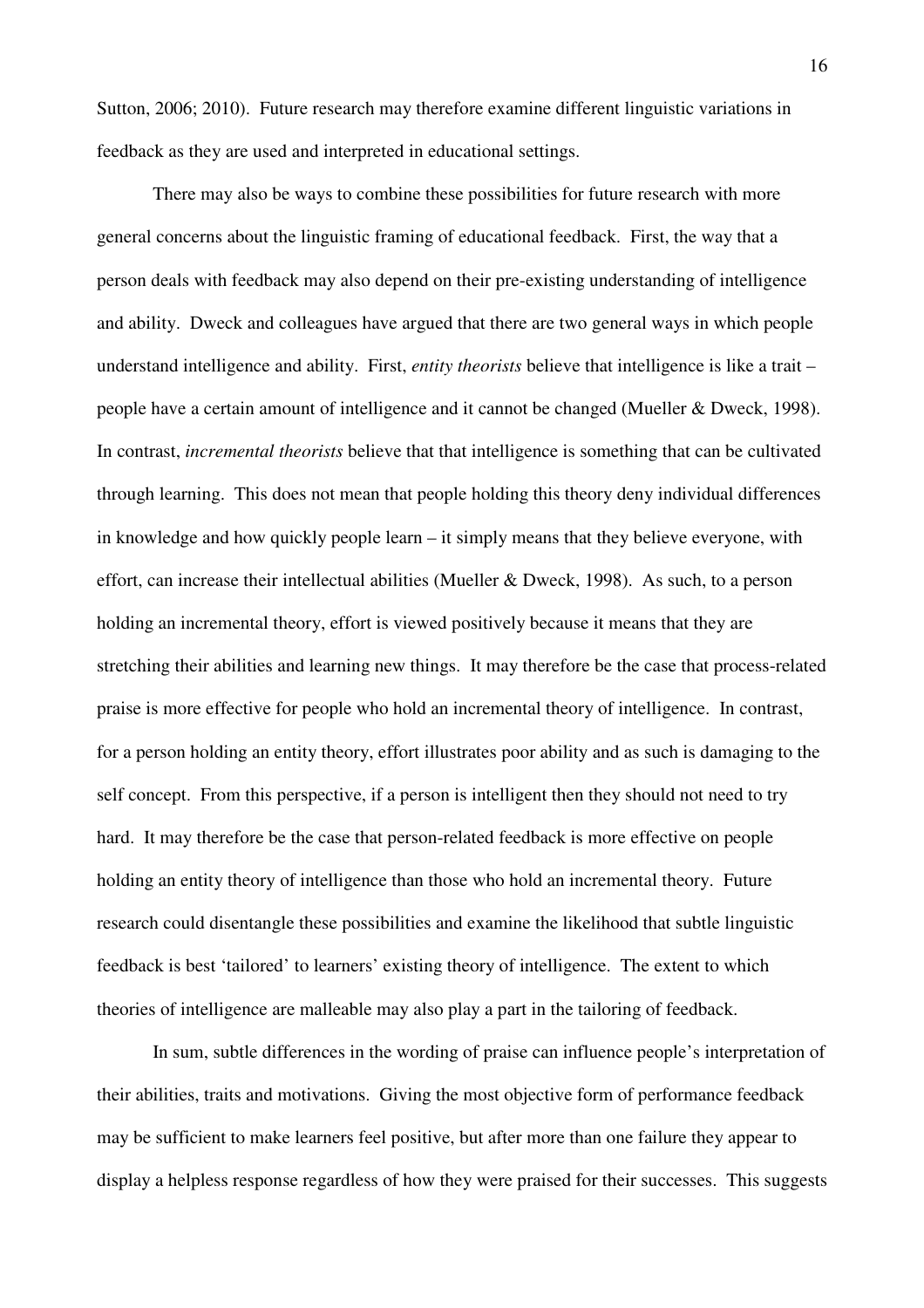that the effects of feedback may be more transitory than previously expected. It also suggests the need for further research examining how educational practitioners can encourage a mastery response in the face of repeated failure.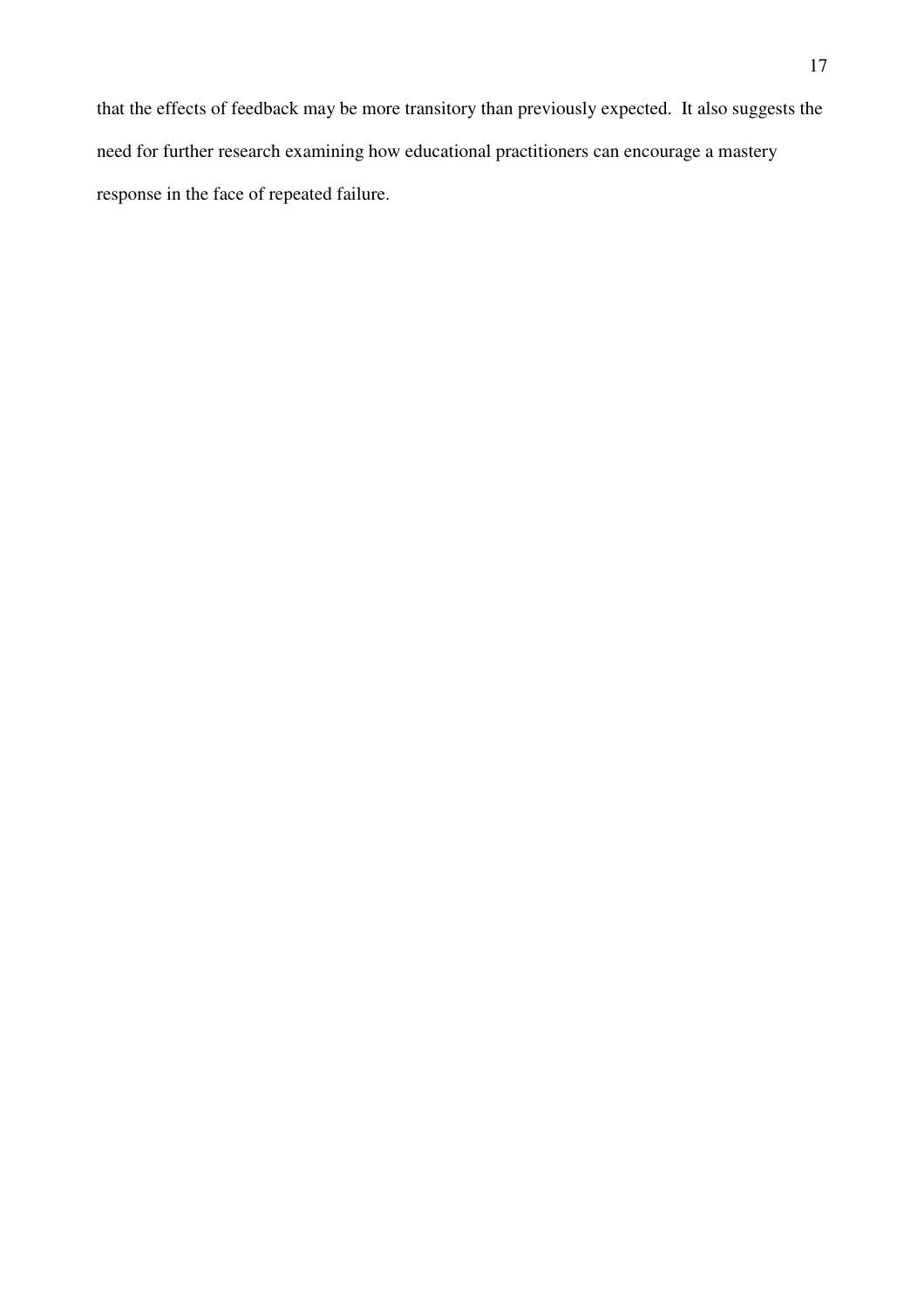# Acknowledgements

We thank the children, teachers and parents of Hampton Primary School, Herne Bay. We also thank Robbie Sutton for helpful comments on this paper.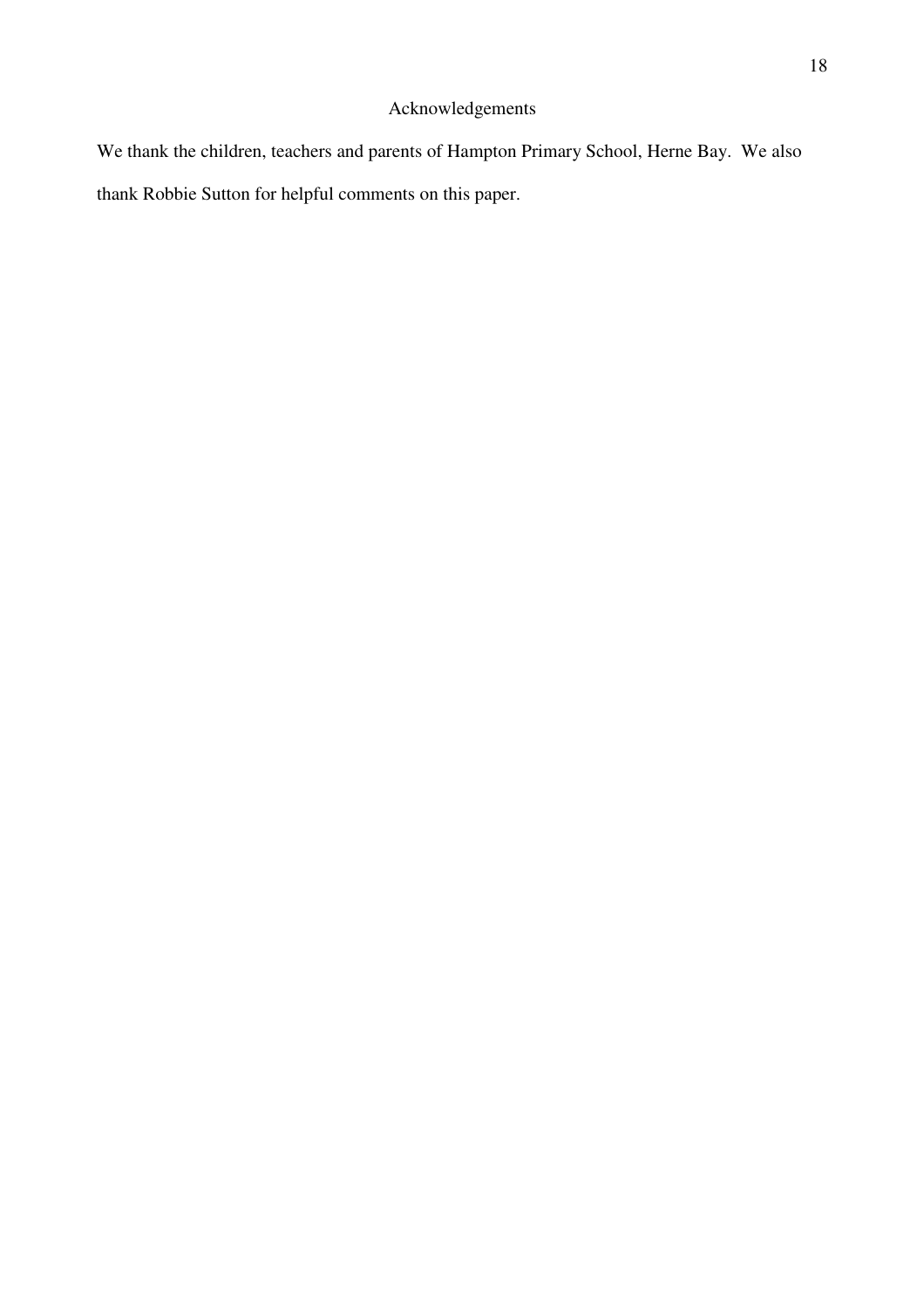- Ames, C, & Archer, J. (1981). Competitive versus individualistic goal structures: The salience of past performance information for causal attributions and affect. *Journal of Educational Psychology, 73,* 414-418.
- Anderson, R., Manoogian, S.T., & Reznick, J.S. (1976). The undermining and enhancing of intrinsic motivation in pre school children. *Journal of Personality and Social Psychology, 34,* 915-922.
- Barker, K. (1992). Workshop summary: *The many faces of motivation in the learning process. Aspects of Educational and Training Technology Series, 25,* 39-41.
- Beaman, R., & Wheldall, K. (2000). Teachers' use of approval and disapproval in the classroom. *Educational Psychology, 20,* 431–446.
- Burhans, K.K., & Dweck, C.S. (1995). Helplessness in early childhood: The role of contingent worth. *Child Development, 66,* 1719-1738.
- Cimpian, A., Arce, H.M.C., Markman, E.M., & Dweck, C.S. (2007). Subtle linguistic cues affect children's motivation. *Psychological Science, 18,* 314-316.
- Diener, C.I., & Dweck, C.S. (1978). An analysis of learned helplessness: Continuous changes in performance, strategy, and achievement cognitions following failure. *Journal of Personality and Social Psychology 36,* 451-462.
- Diener, C.I., & Dweck, C.S. (1980). An analysis of learned helplessness II: The processing of success. *Journal of Personality and Social Psychology, 39,* 940-952.
- Douglas, K.M., & Sutton, R.M. (2006). When what you say about others says something about you. Language abstraction and inferences about describers' attitudes and goals. *Journal of Experimental Social Psychology, 42*, 500-508.
- Douglas, K.M., & Sutton, R.M. (2010). By their words ye shall know them: Language abstraction and the likeability of describers. *European Journal of Social Psychology, 40*, 366-374.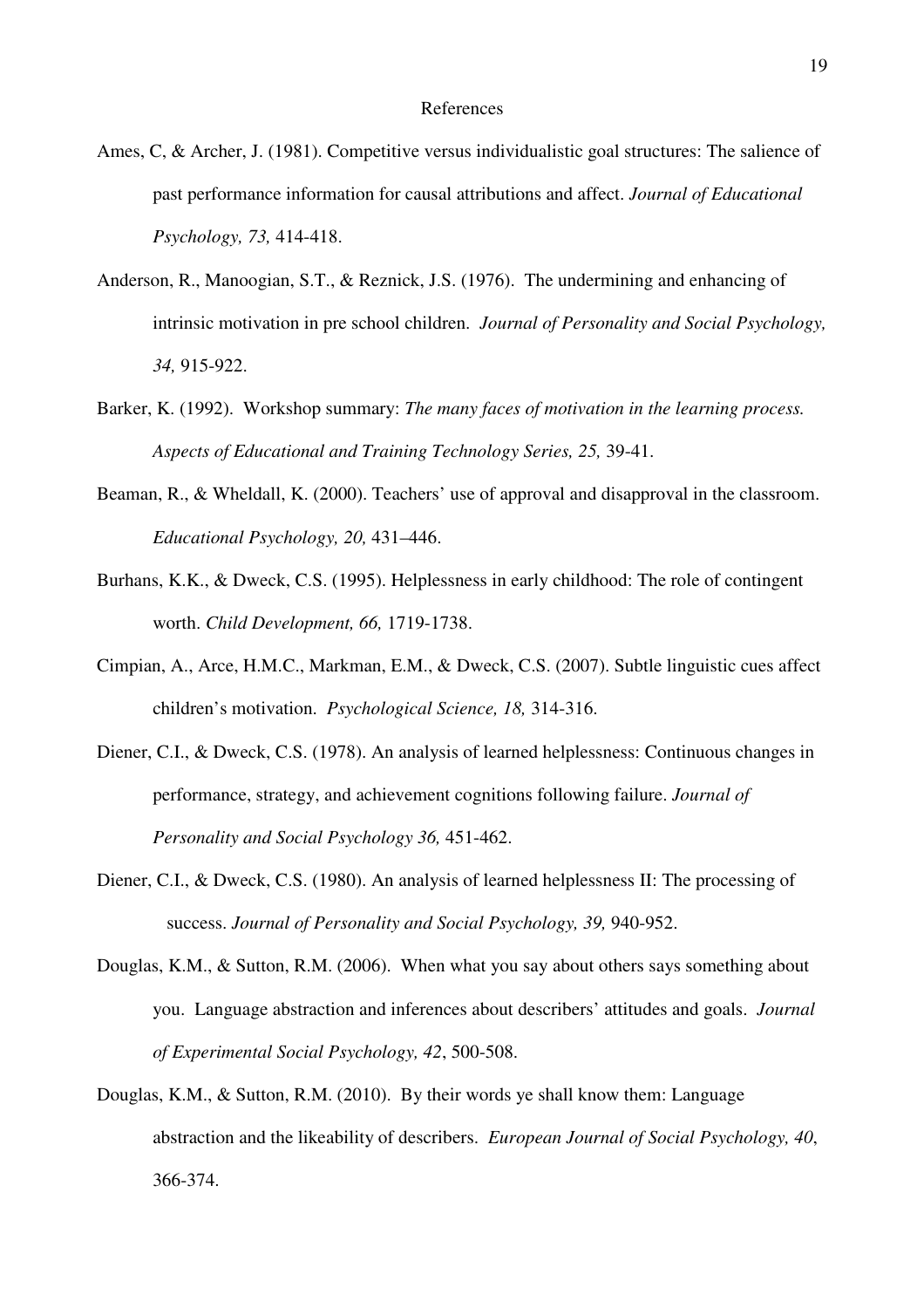Dweck, C.S. (1999). *Self-theories: Their role in motivation, personality and development.*  Philadelphia: Psychology Press.

Dweck, C.S. (2006). *Mindset: The new psychology of success.* New York: Random House.

- Dweck, C.S., & Leggett, E.L. (1988). A social-cognitive approach to motivation and personality. *Psychological Review, 95,* 256-272.
- Good, T. (1987). Two decades of research on teacher expectations: Findings and future directions. *Journal of Teacher Education, 37,* 32-47.
- Hancock, D.R. (2000). Impact of verbal praise on college students' time spent on homework. *Journal of Educational Research, 93*, 384-389.
- Hattie, J.A.C. (in press). Feedback in schools. In R. Sutton, M. Hornsey & K. Douglas (Eds.), *Feedback: The communication of praise, criticism and advice*. New York: Peter Lang Publishers.
- Hattie, J.A.C. (2009). *Visible learning: A synthesis of 800+ meta-analyses on achievement*. Routledge, Oxford, UK.
- Hattie, J.A.C., & Timperley, H. (2007). The power of feedback. *Review of Educational Research, 77,* 81-112.
- Henderlong, J., & Lepper, M.R. (2002). The effects of praise on children's intrinsic motivation: A review and synthesis. *Psychological Bulletin, 128,* 774–795.
- Henderlong Corpus, J. & Lepper, M.R. (2007). The Effects of Person Versus Performance Praise on Children's Motivation: Gender and age as moderating factors.*Educational Psychology, 27,* 487–508*.*
- Henderson, V. & Dweck, C.S. (1990). Achievement and motivation in adolescence. A new model and data. In S. F. G. Elliot (Ed.), *At the threshold: The developing adolescence*. Cambridge, MA: Harvard University Press.
- Heyman, G.D. & Dweck, C.S. (1998). Children's thinking about traits: Implications for judgments of the self and others. *Child Development, 69*, 392-403.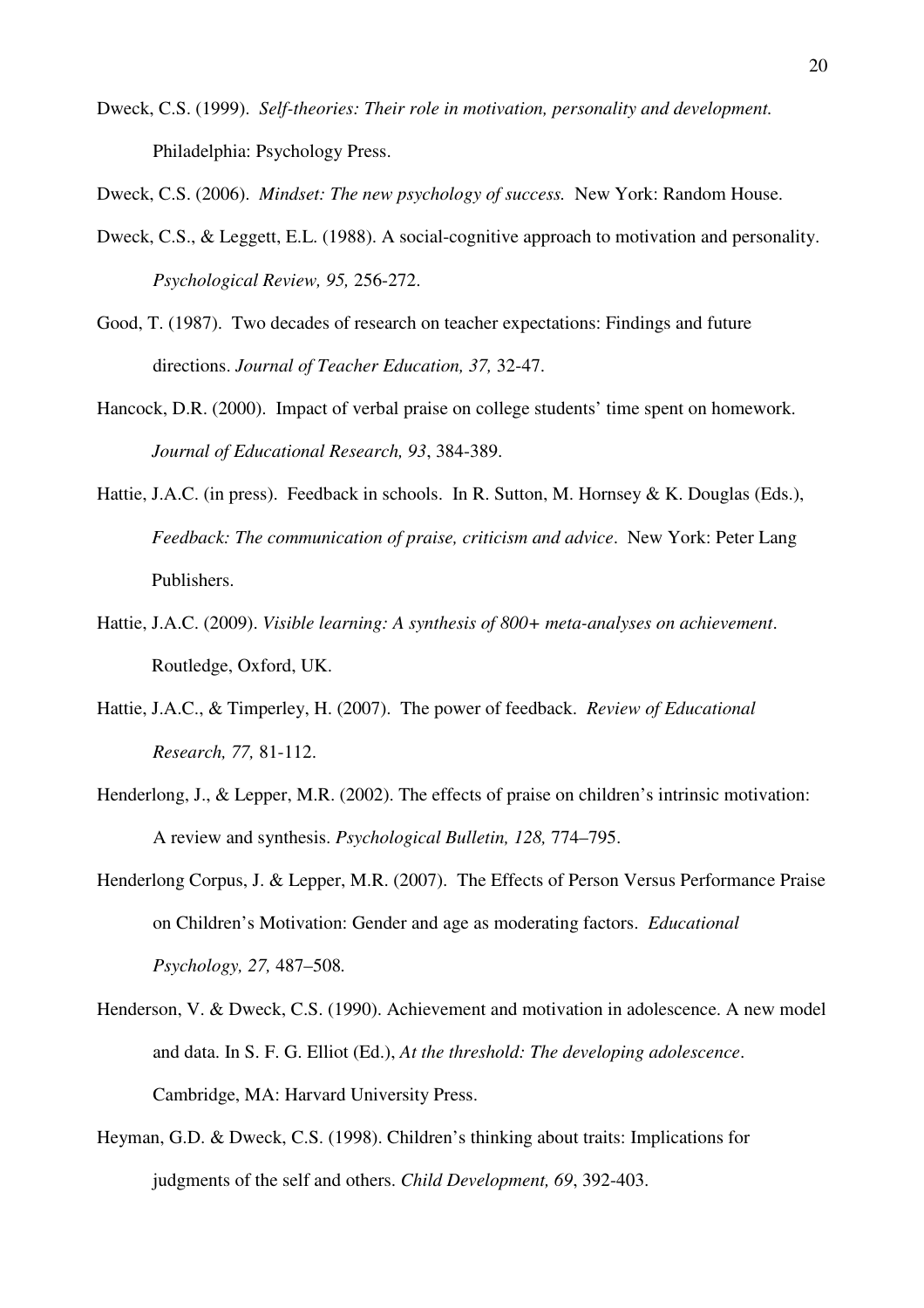- Heyman, G., Dweck, C.S., & Cain, K.M. (1992). Young children's vulnerability to self-blame and helplessness: Relationship to beliefs about goodness. *Child Development, 63,* 401- 415.
- Hyland, F., & Hyland, K. (2001). Sugaring the pill: Praise and criticism in written feedback. *Journal of Second Language Writing, 10*, 185-212.
- Kamins, M.L., & Dweck, C.S. (1999). Person versus process praise and criticism: Implications for contingent self-worth and coping. *Developmental Psychology, 35,* 835-847.
- Kazdin, A.E. (1982). Applying behavioral principles in the schools. In Reynolds, C.R., and Gutkin, T.B. (eds.), *Handbook of school psychology*, Wiley, New York, pp. 501– 529.
- Kluger, A.N., & DeNisi, A. (1996). The effects of feedback interventions on performance: A historical review, a meta-analysis, and a preliminary feedback intervention theory. *Psychological Bulletin, 119,* 254-284.
- Martens, B.K., Witt, J.C., Daly, E.J., and Vollmer, T. (1999). Behavior analysis: Theory and practice in educational settings. In Reynolds, C. R., and Gutkin, T. B. (eds.), *Handbook of school psychology*, 3rd edn., Wiley, New York, pp. 638–663.
- Mueller, C.M., & Dweck, C.S. (1998). Praise for Intelligence Can Undermine Children's Motivation and Performance. *Journal of Personality and Social Psychology 75,* 33-52.
- O'Leary, K. D., & O'Leary, S. G. (1977). *Classroom management: The successful use of behavior modification* (2nd ed.). New York: Pergamon Press.

Rathvon, N. (2008). *Effective school interventions.* New York: Guilford Press.

Semin, G. R., & Fiedler, K. (1988). The cognitive functions of linguistic categories in describing persons: Social cognition and language. *Journal of Personality and Social Psychology, 54,* 558-568.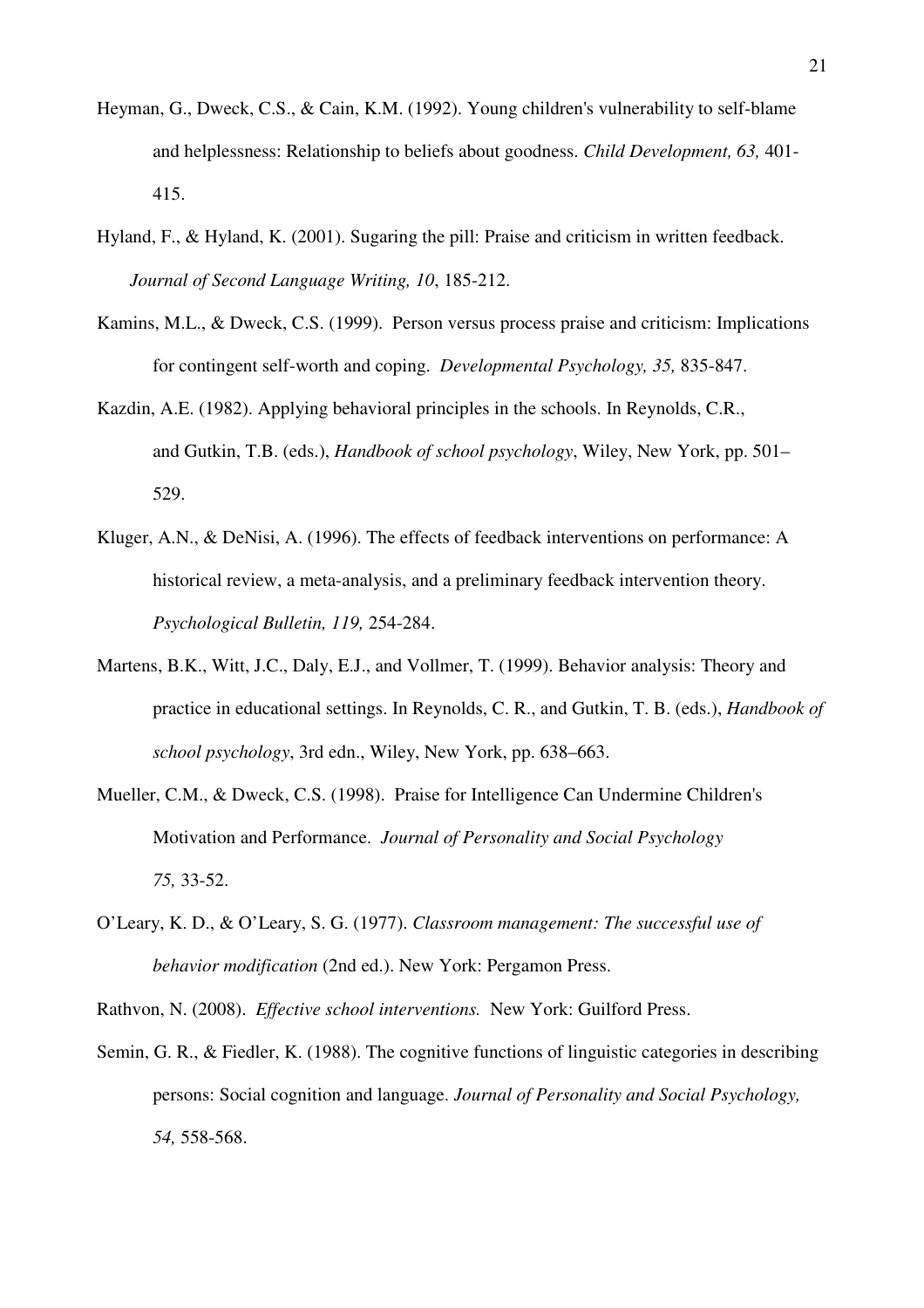Weiner, B. (1985). An attributional theory of achievement motivation and emotion.

*Psychological Review, 92,* 548-573.

Wigboldus, D., & Douglas, K.M. (2007). Language, stereotypes, and intergroup relations. In K. Fiedler (Ed.), *Social communication* (pp 79-106). New York: Psychology Press.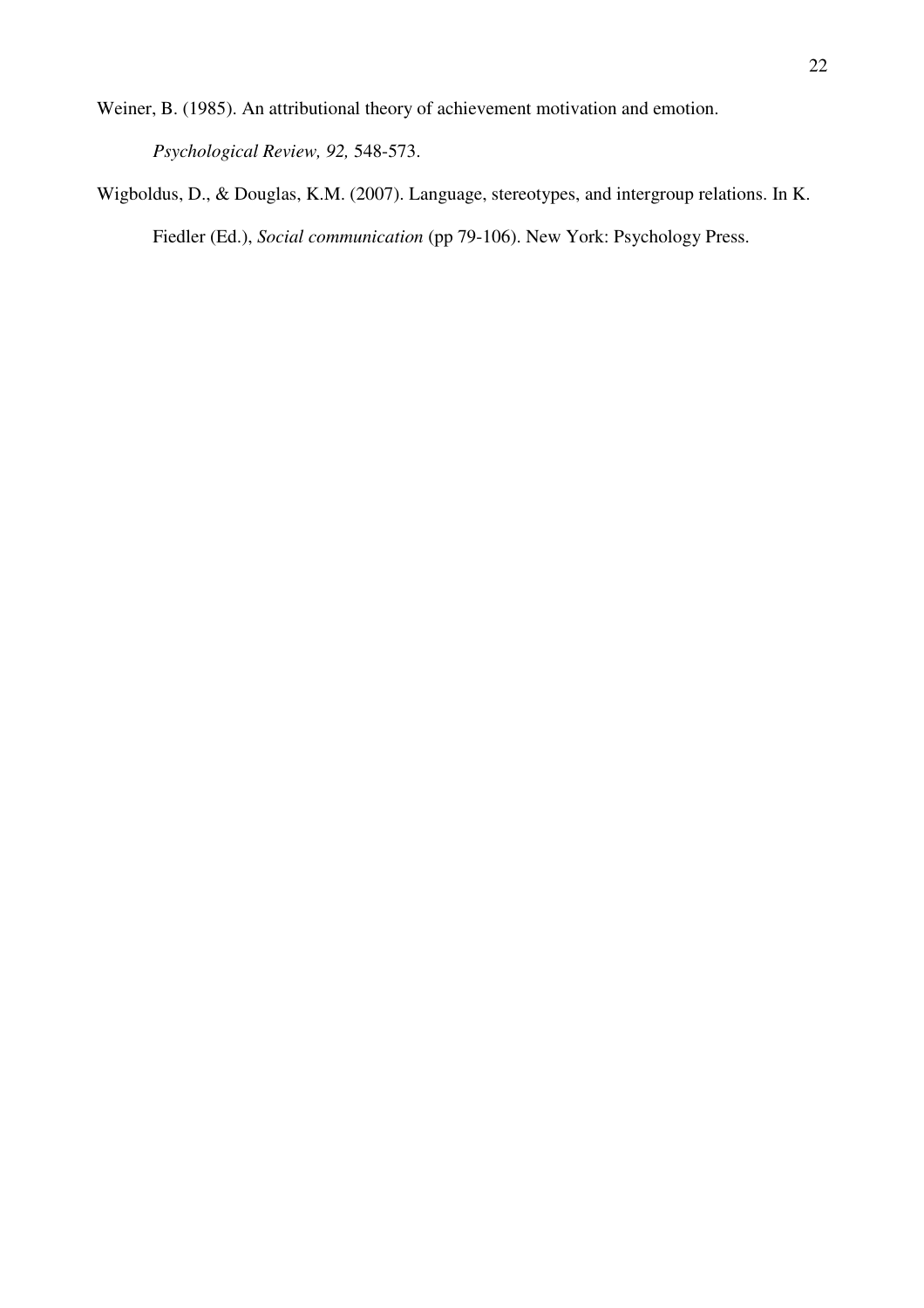# Figure captions

*Figure 1.* Children's ratings of perceived performance, affect and persistence after three successes as a function of the type of praise.

*Figure 2.* Children's ratings of perceived performance, affect and persistence after failures 1 and 2 as a function of the type of praise.

(a) Failure 1

(b) Failure 2

*Figure 3.* University students' ratings of perceived performance, affect and persistence after three successes as a function of the type of praise.

*Figure 4.* University students' ratings of perceived performance, affect and persistence after failures 1 and 2 as a function of the type of praise.

(a) Failure 1

(b) Failure 2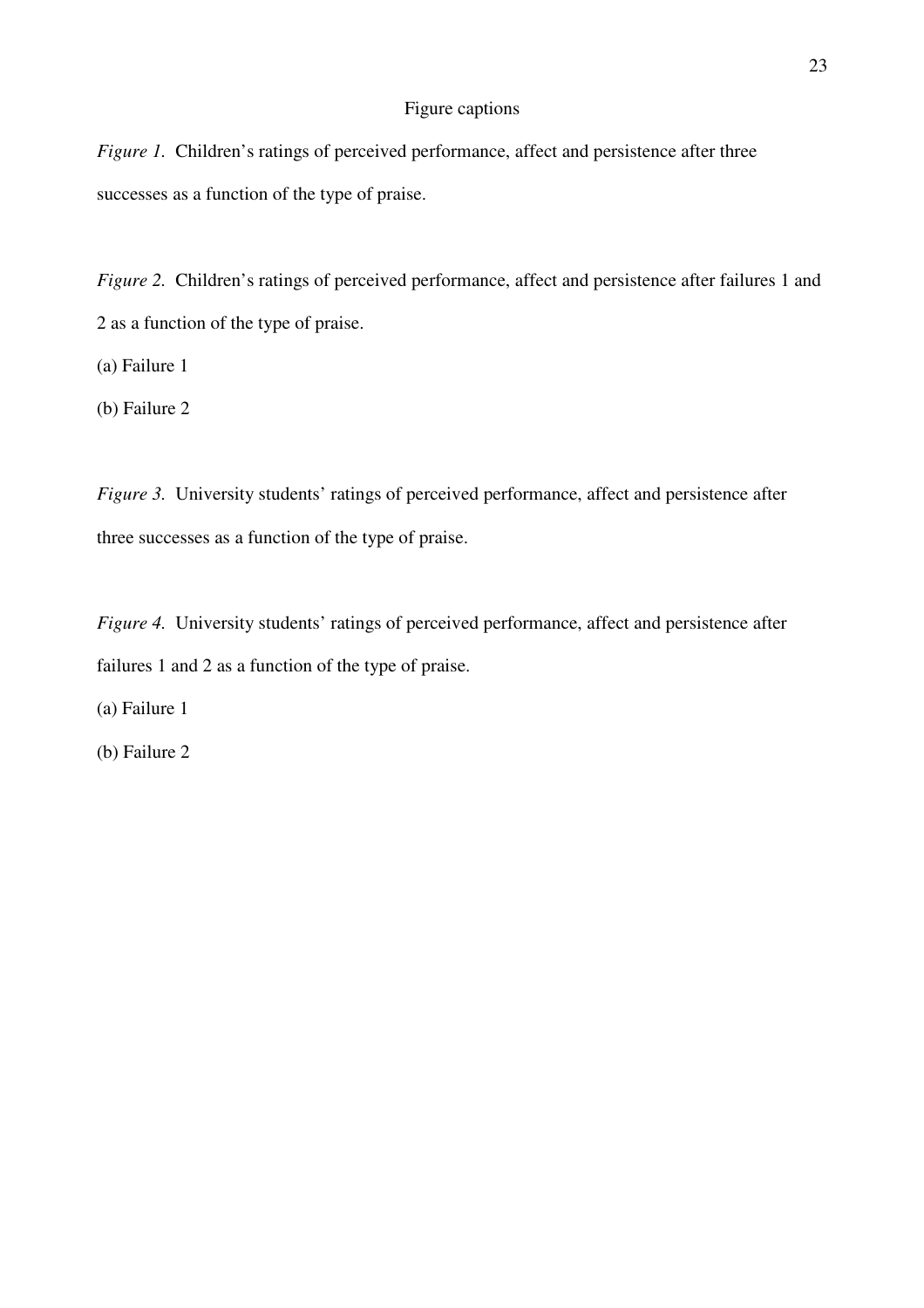

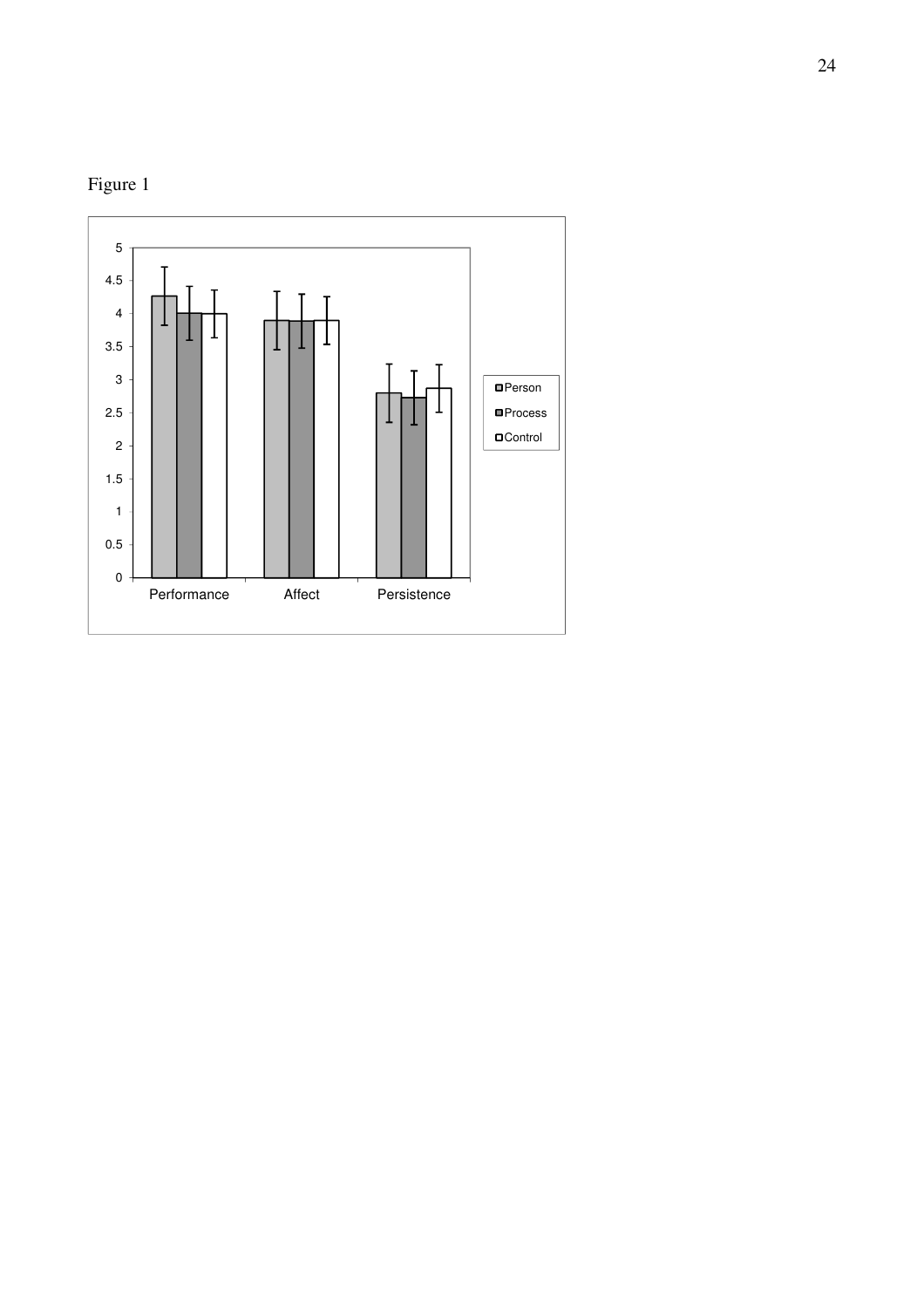# Figure 2

(a)



(b)

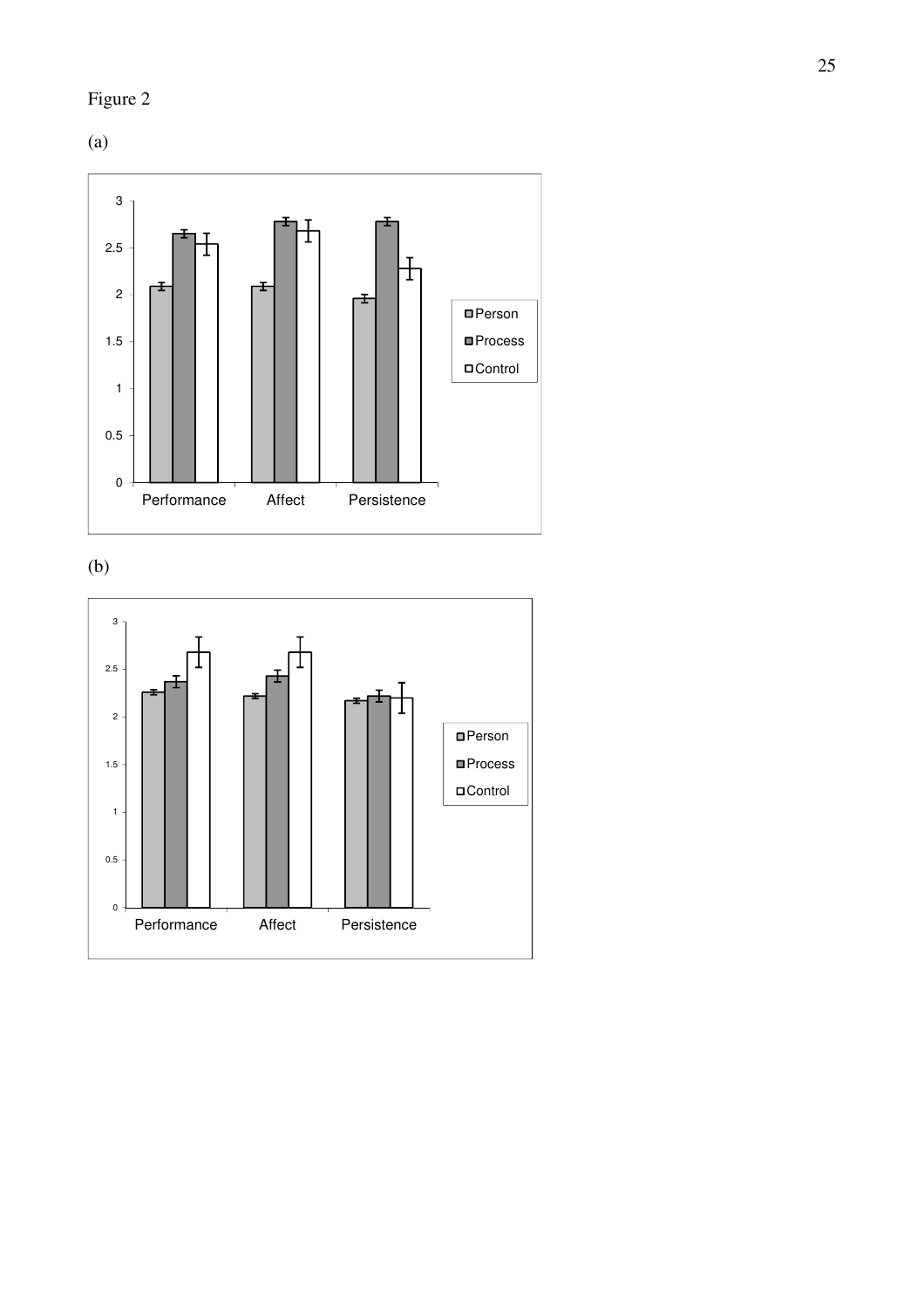